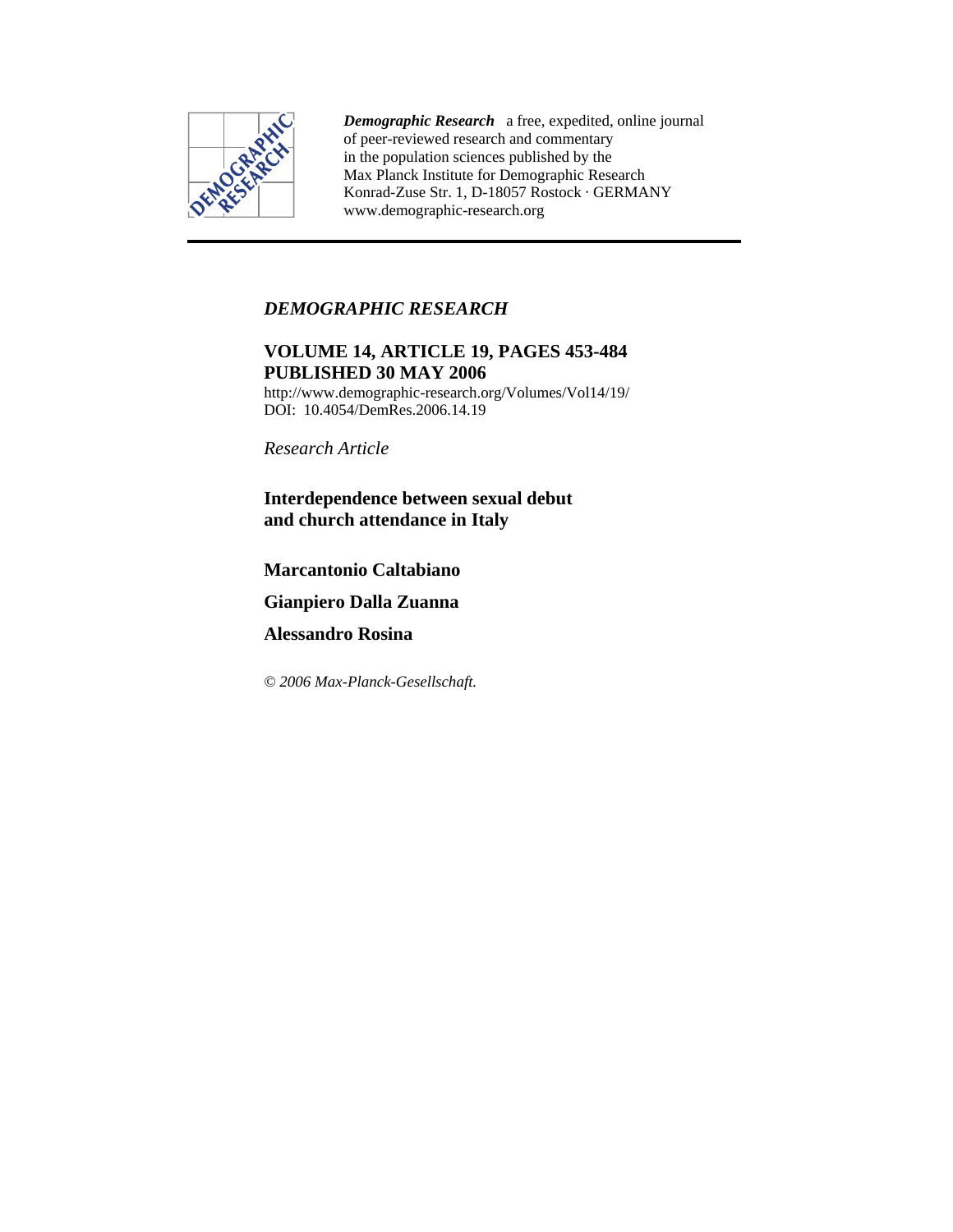# **Table of Contents**

| 1              | Introduction                                | 454 |
|----------------|---------------------------------------------|-----|
| 2              | Religion and sex among Italian young people | 456 |
| 2.1            | Religion                                    | 456 |
| 2.2            | <b>Sex</b>                                  | 458 |
| 2.3            | Religion and sexual behaviour and attitudes | 459 |
| 3              | Hypotheses and methodology                  | 461 |
| $\overline{4}$ | Data and variables                          | 464 |
| 4.1            | Data                                        | 464 |
| 4.2            | Variables                                   | 467 |
| 5              | Results                                     | 469 |
| 6              | Conclusions and discussion                  | 471 |
|                | References                                  | 473 |
|                | Appendix                                    | 478 |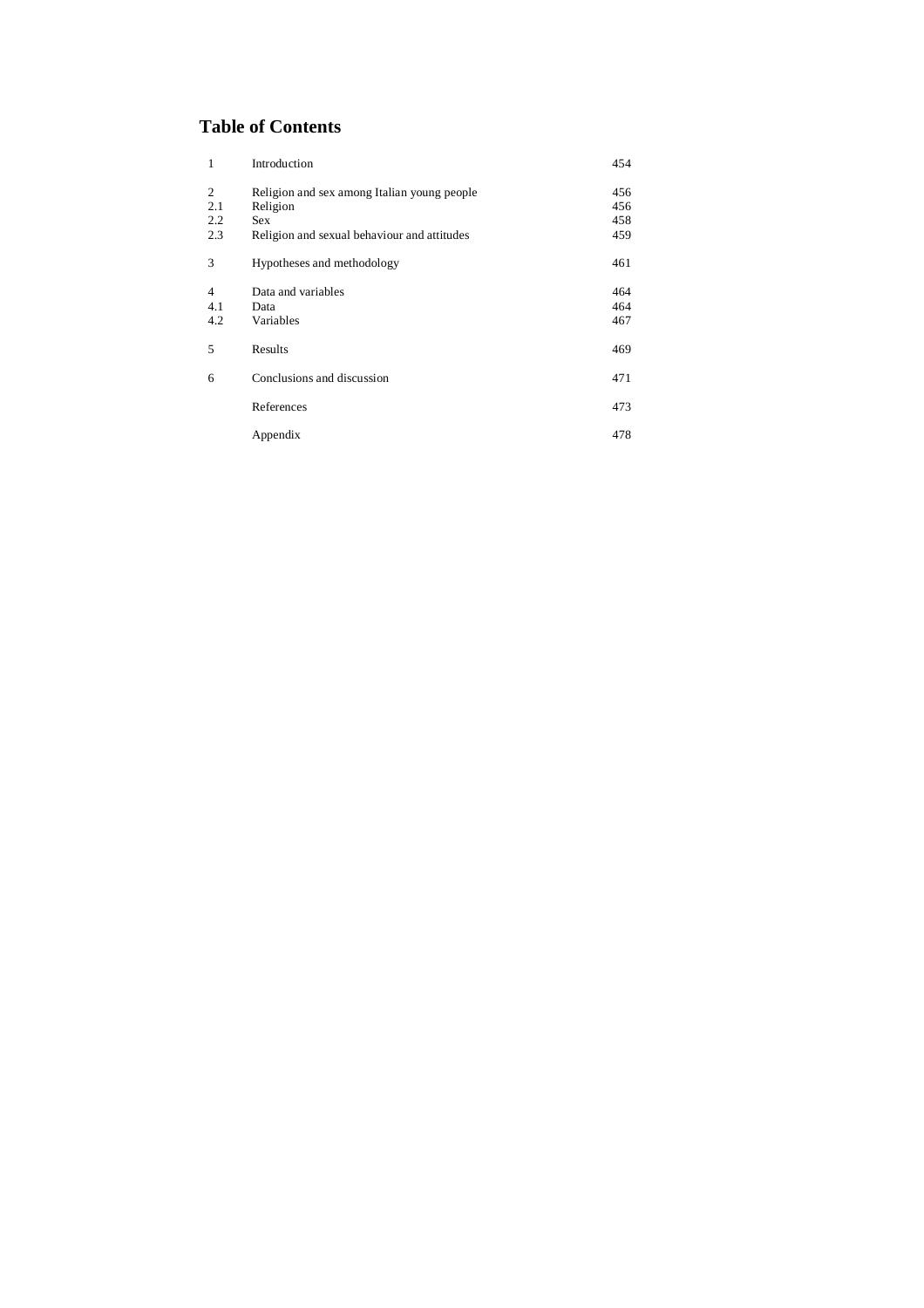## **Interdependence between sexual debut and church attendance in Italy**

**Marcantonio Caltabiano 1 Gianpiero Dalla Zuanna <sup>2</sup> Alessandro Rosina <sup>3</sup>**

## **Abstract**

The influence of religion on an individual's life-course in general – and on sexual behaviour in particular – has long been recognised by social scientists, although few studies have explored the reciprocal causal interdependence between religiosity and sexual debut, mainly in an overwhelmingly Catholic European context. In this paper, we study the dynamic bi-directional effect between first coital experience and discontinuance of church attendance among a representative sample of Italian students. Both effects work, contrasting the results of other authors regarding the USA, where only the effect of religion on sex has been detected. The present results do not change when the two processes are considered simultaneously and unobserved heterogeneity is taken into account. Some possible explanations are discussed.

 $\frac{1}{1}$  Department of Statistical Sciences, University of Padova, Via C. Battisti 241, 35121 Padova, Italy. E-mail: mcalt@stat.unipd.it; (Tel. +39.049.8274192; Fax +39.049.8274170)  $\overline{2}$ 

Department of Statistical Sciences, University of Padova, Via C. Battisti 241, 35121 Padova, Italy.

<sup>3</sup> Institute of Population and Geographical Studies, Catholic University of Milan, Largo Gemelli 1, 20123 Milano, Italy.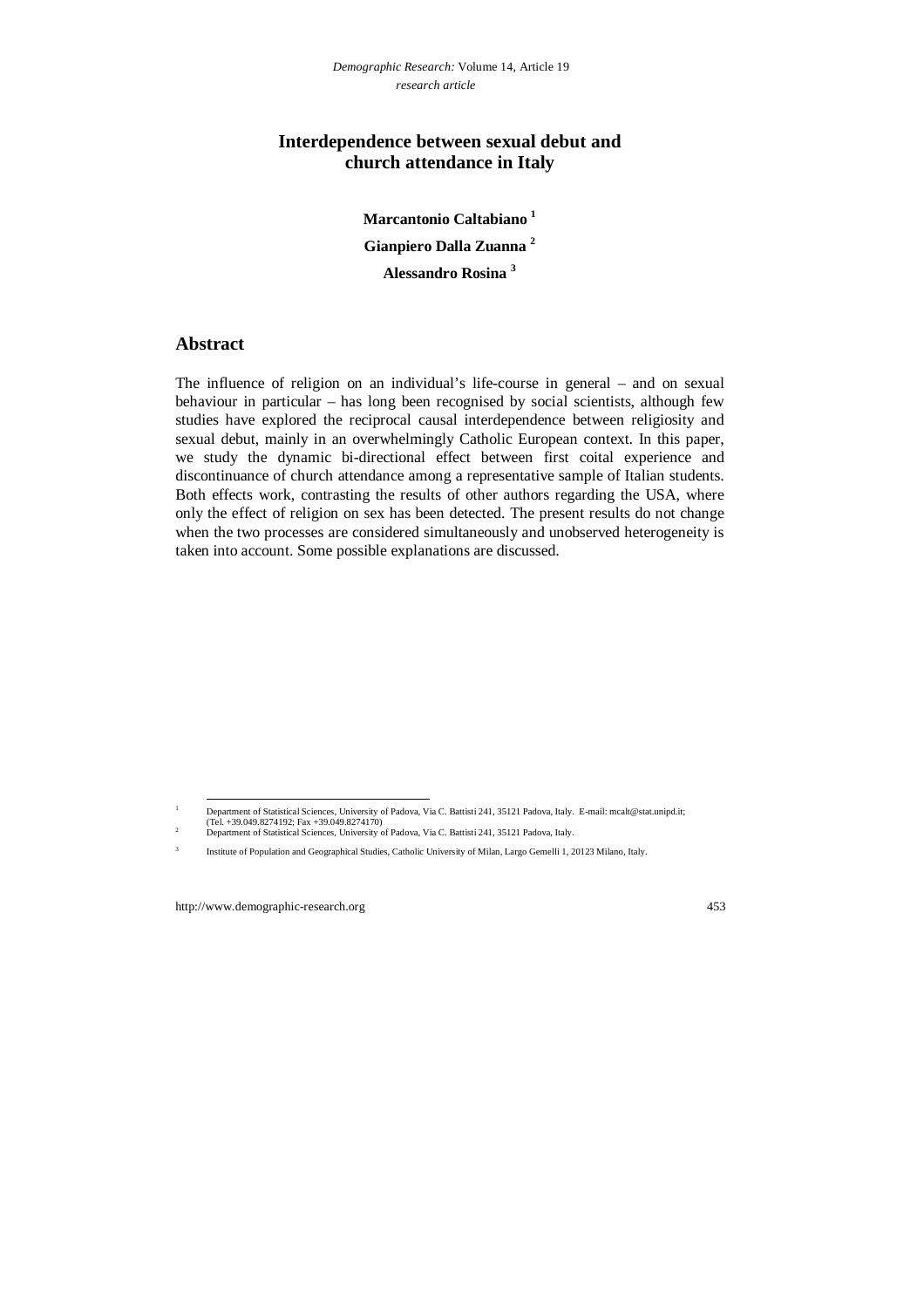## **1. Introduction**

Catholicism shares with other religions an explicit desire to regulate sexual, marital and reproductive (SMR) behaviour. This is seen mainly in articulated, explicit norms which are intended to guide and unify the behaviour of its followers. The most important and well-grounded rules concern sexual intercourse exclusively within marriage, a ban on birth control practices not based on abstinence, and the indissolubility of marriage. The individual and collective importance of these prescriptions make this normative system reciprocal, at least formally: on one hand, such exacting norms strongly direct behaviour; on the other, that behaviour is so clearly recognisable and important in an individual's life that it defines a clear boundary between those who adopts the norms – and follow the Church's precepts – and those who disregard them, placing themselves outside it.

Yet the existence of explicit norms is a necessary condition, albeit not a sufficient one, to guarantee close reciprocity between following the precepts of a religion and respect for its prescriptions regarding SMR behaviour and attitudes. This reciprocity needs to be perceived both at individual and collective levels, and there must be institutions which are capable of reinforcing it and making followers comply with it (Goldscheider, 1971; McQuillan, 2004). If these conditions are not in place, on one hand the norms cannot influence the actual behaviour of followers; on the other, those who do not respect them may continue to feel close to this religion, and to recognise themselves as in communion with it. $4$ 

This last situation now characterises almost everywhere the relation between affiliation to the Catholic Church and obedience to its moral prescriptions on SMR behaviour. More generally – enlarging the specific context to family and sexual ethics – we may speak of "religious *bricolage*", or patchwork religion (Luckmann, 1979; for Italy, see Garelli et al., 2003; Trombetta, 2004), referred to the majority of people who maintain a relation with the transcendent, "create" an individual sense of religiosity, and accept or refuse specific beliefs, precepts and rituals proposed by one religion (or more than one). The consistency, with reference to a *corpus* of prescribed norms, is replaced by the desire to satisfy one own's specific need for a relationship with God and/or the religious institution. This individually defined religion becomes one of the items in the

 <sup>4</sup> These aspects have been thoroughly studied in relation to control of marital fertility. Where a strong institutional and individualising presence of the Catholic Church exists, control of individual behaviour – and hence of SMR behaviour – is set in place through a system of rewards and sanctions which essentially involves all the institutions with which each individual interacts: from family to neighbours, from parish to school, from the clergy to civilian authorities (such as doctors and midwives). This is what happened, for example, in Ireland and Québec in the 19th and early 20th centuries (Ò Grada, 1991; Gervais and Gauvreau, 2003). In such social contexts, religious affiliation contributed to slowing fertility decline, whereas lack of affiliation to the teaching of the Church on SMR behaviour coincided with religious exclusion (and often part exclusion from the local community). Yet, the case of Québec and Ireland is quite peculiar: for centuries the Catholic Church has been the heart of national and local identity for two countries colonised by foreigners affiliated to another religion. However, generally speaking, the close reciprocity between following a religion and respect for its prescriptions on SMR behaviour has been less stringent: the norms have not always been rigorously applied, and those who behaved in a different way were not always completely excluded at religious and social levels.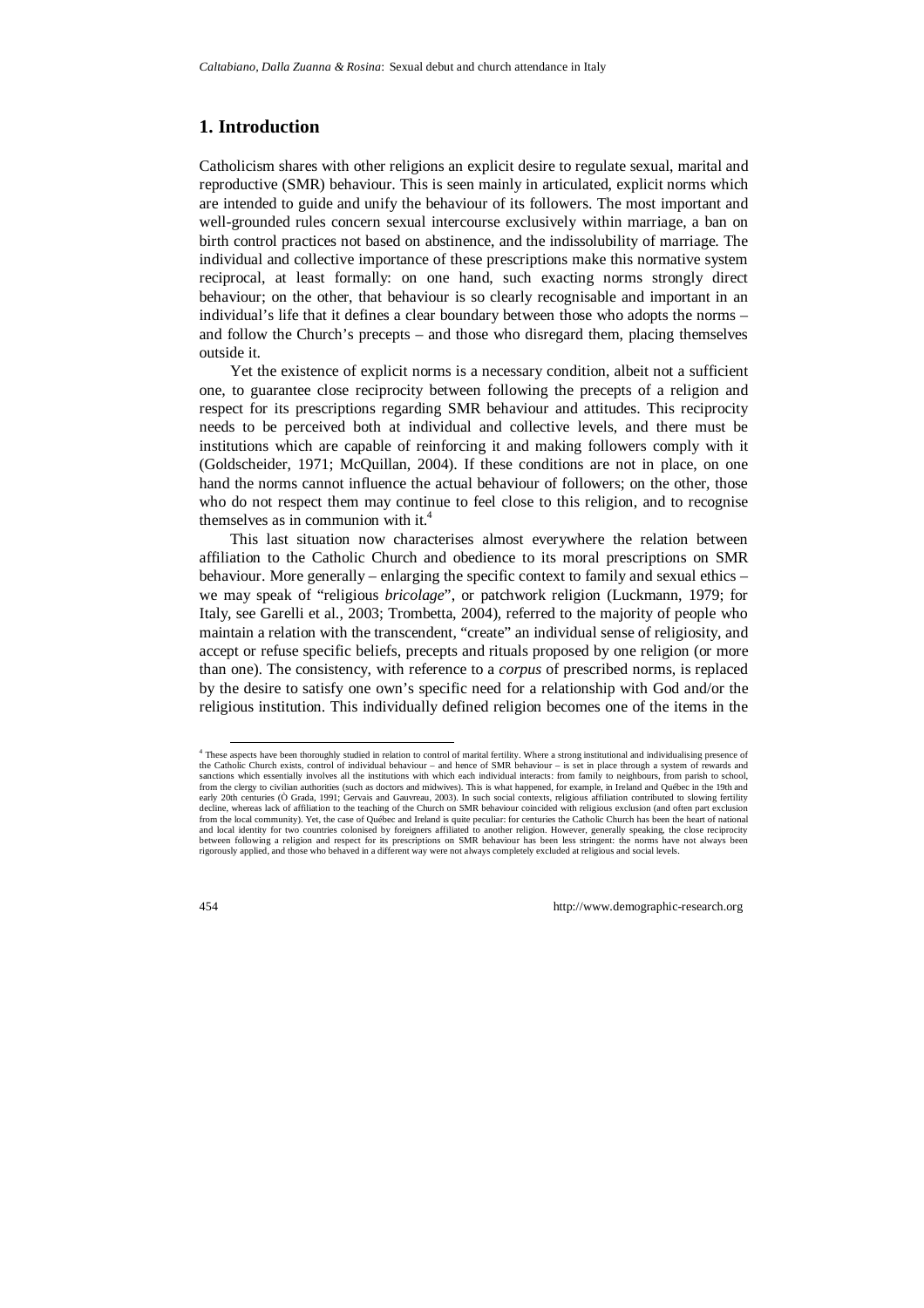"scale of values" which direct the preferences of citizens of the post-modern world, also with specific reference to SMR behaviour (Hakim, 2003; van de Kaa, 2004). This happens in a highly secularized context, where the Church has only limited power to "oblige" individuals to conform to its norms.

Yet, even in such a deconstructed context, the reciprocal influence of religion and SMR behaviour and attitudes has not withered away. As regards some aspects, it seems to have almost vanished. Commenting on the rapid convergence of sexual behaviour and contraception of American Catholics towards the average national behaviour, Westoff and Jones (1979) speak of "the end of Catholic fertility" (see also Brewster et al., 1998, for US adolescents, and Okun, 2000, for Israeli women). For other aspects, the reciprocal tie continues to be complex and strong, as Thornton et al. (1992) have shown, for example, for cohabitation and marriage in the USA. As a consequence, even in post-modern social contexts which are largely secularised, to better understand some important aspects of SMR behaviour and attitudes, their interconnections with religious behaviour should be considered.

In this paper, we examine whether the age at sexual debut and the age at ceasing regular church attendance are interrelated for young Italian students, by means of data from a national survey collected during 2000-2002. Obviously, this analysis is not exhaustive in terms of the complexity of possible connections between religiosity and SMR behaviour and attitudes in the diverse contexts of the post-modern world. However, it is useful for four main reasons.

First, we chose two fields which have a long tradition of empirical measurement. Therefore, drastic simplification – using only these two indicators of religiosity and sexual behaviour – is compensated by awareness of having to deal with measures easily comparable in time and space. Second, we are able to compare Italy with the USA, the only country where this specific topic has been thoroughly studied (Thornton and Camburn, 1989; Hardy and Raffaelli, 2003; Meier, 2003; Rostosky et al., 2003, see part 3). Third, since in Italy – until recently – the overwhelming majority of Italian people was baptised, and received a specific Catholic education and the Holy Sacraments (see following section), our findings on individual behaviour may be interpreted with reference to a clear-cut institutional context. Lastly, the sample survey on Sexuality of Italian Students (SIS) was constructed with the aim of explaining early sexual behaviour, reconstructing some processes which may, in theory, be connected with sex. Consequently, for each of our students, the history of sexual debut may be compared with the history of church attendance.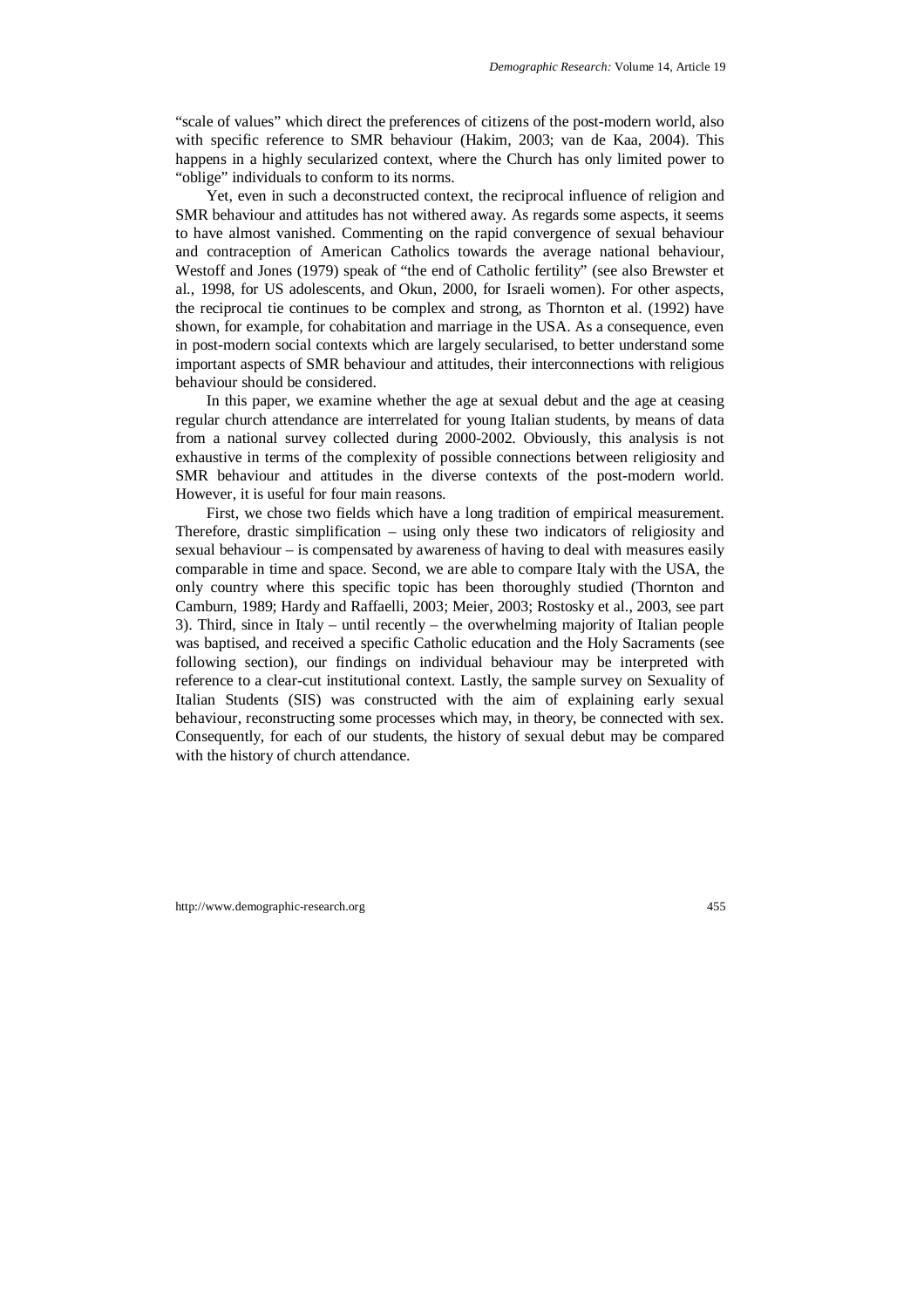## **2. Religion and sex among Italian young people**

#### **2.1 Religion**

Most young Italians who are 20 years old today were christened in the Catholic Church soon after birth; they received Reconciliation and Communion at the age of 8-10 and Confirmation at  $14-15$ .<sup>5</sup> These moments – particularly Baptism and First Communion – have often been important rites of passage, emphasised by preliminary religious teaching (for parents as regards Baptism), involving gifts and family celebrations. During childhood and pre-adolescence (6-14), most 20-years-old attended catechism classes, out of school hours.

Most Italian young people, although they attended state schools, also had Catholic religion classes at secondary school (for about one hour a week). These classes are held by teachers directly chosen by the Church (see table 1, indicator [1]). If pupils decide not to attend the religion class, they have one hour less of schooling a week, but this does not have any particular consequence on their school assessment. Consequently, it is a matter of choice rather than constriction. In addition, in 2000 most first marriages were celebrated according to Catholic rites, ratified by a specific agreement between the Italian State and the Catholic Church in 1929, and renewed in 1984. The bride and groom pronounce their vows before a priest during the wedding ceremony, in which they usually receive Holy Communion as well. In Italy, this "agreed rite" also has civic value. This means that the rite need not be repeated before a state official, as occurs in other mainly Catholic countries, e.g., France (see table 1, indicator [2]).

The religious education of the young people – one of the greatest pastoral efforts of the Italian Catholic Church in the last few decades – has shown clear signs of strain in recent years. As the previous two indicators show, although the vast majority of young Catholics still follow initiation into the sacraments and catechism, slow erosion may be observed, which is becoming much more marked, especially in the larger cities in the north and in regions (e.g., Emilia-Romagna, Tuscany and Umbria) where, during the second half of the 20th century, the sub-culture of left-wing political parties prevailed, under the direction of the Italian Communist Party (Cesareo et al., 1995).

In spite of these changes, in Italy one can still speak of mass religious socialisation during childhood and pre-adolescence. The popular choice of a religious marriage points to a very common persistence of attitudes and behaviours which are close to religious precepts. However, in many cases this choice seems to be more a tribute to tradition, habits and parents' wishes, rather than to be the conscious consequence of

 <sup>5</sup> The relationship with religion of young foreigners living in Italy – who are now quite numerous especially in the centre and north – is obviously very different and strongly influenced by the tradition of their original countries. According to 2002 estimates, 24% are Catholic immigrants, 21% Christian (mostly Orthodox), 37% Muslims; 18% belong to other religions or have no religion (Caritas Italiana, 2003).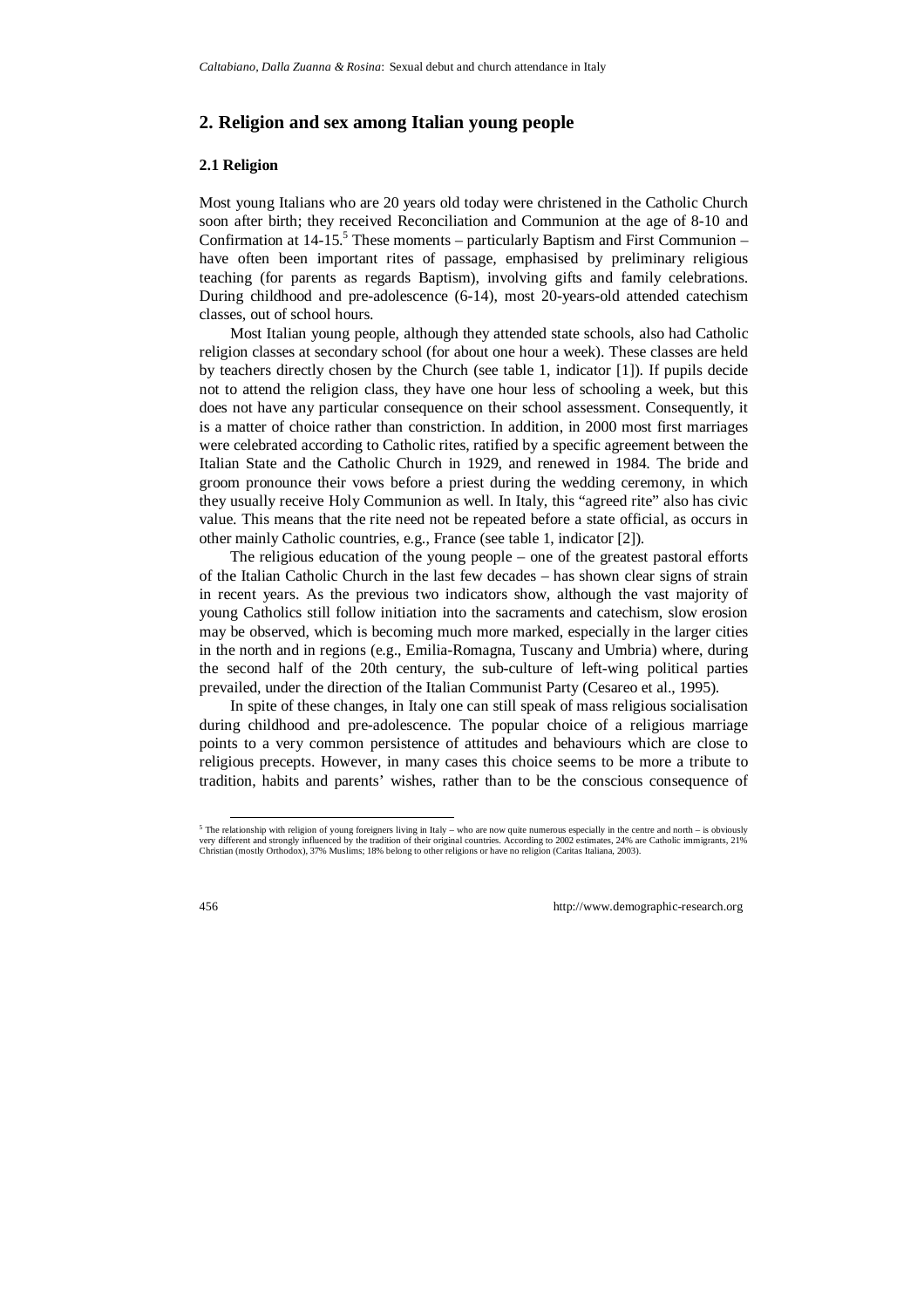well-defined religious choices. Indeed, other indicators show that most young people move away from the Church and religion during adolescence (see table 1, indicators [3]-[5]), although the proportion of self-declared religious young people is much higher than elsewhere in Western Europe (see notes under table 1). Moreover, it is incorrect to imagine of a progressive, inexorable decline. Indicators show that this position has not matured over the past years, but that it was already in place in the early 1980s (thus, for young people who were born in the late 1950s). Previous surveys show that the moving away of young Italian people from religious practices goes back to the 1960s and early 1970s (Cesareo et al., 1995, 73-79). Instead, the past 30 years have been characterised by a steady return (Pisati, 2000).

In conclusion, during the period 1970-2000, the relationship of young people with the Church became stable in Italy, taking on the following two features: (1) religious socialisation and mass initiation in the sacraments during childhood and preadolescence; (2) progressive moving away of most young people from religious practices during adolescence and young adulthood.

|                                                                                                            | 1983 | 1987 | 1992 | 1996 | 2000 |
|------------------------------------------------------------------------------------------------------------|------|------|------|------|------|
| [1] Proportion of high school students (aged 14-18)<br>attending optional religion course at state schools |      |      | 89   | 88   | 88   |
| [2] Proportion of civic first marriages                                                                    | 11   | 12   | 13   | 14   | 15   |
| [3] "Religion is important in my life" (much or very<br>much) $(*)$                                        | 26.9 | 31.5 | 33.9 | 35.8 | 30.6 |
| [4] Church attendance (at least once a month)                                                              | 36.4 | 37.5 | 35.9 | 36.2 | 33.3 |
| [5] "Active participation in religious activities is very<br>important in my life"                         | 12.2 | 12.7 | 13.6 | 14.1 | 11.3 |

### **Table 1: Some indicators of religiosity in Italian young people and "Catholic religion supply" in Italy**

(\*) The same proportions for people aged 18-24 of other countries interviewed in 1993 were as the follows: 5% Japan; 37% USA; 9% UK; 5% Germany; 7% France; 6% Sweden; 16% Russia (YAA, 1993).

Sources:

Indicator [1]: Osservatorio Socio-Religioso del Triveneto, several years.

Indicator [2]: Barbagli et al. (2004), p. 131

Indicators [3]-[5]: Five representative IARD surveys on Italian young people, extracting data for people aged 15-24. As religious participation declines with age, and as age distribution within age class 15-24 changed between 1983 and 2000, the data of Rostan (2002) were corrected, standardising by age and considering specific rates by age in 1983 as reference. The meaning of each indicator published here for each year is as follows: what the proportion of people (e.g., attending church at least 2-3 times a month) that would have been if age distribution within age class 15-24 had been the same as in 1983. According to our ageadjusted indicators, decline in religiosity is smoothed, because of the "aging" of young people (within class 15-24, the proportion aged 21-24 changed from 37% in 1983 to 49% in 2000). For example, unadjusted values of Rostan's indicator [4] for five years are: 36.4, 36.7, 34.9, 34.8 and 31.6.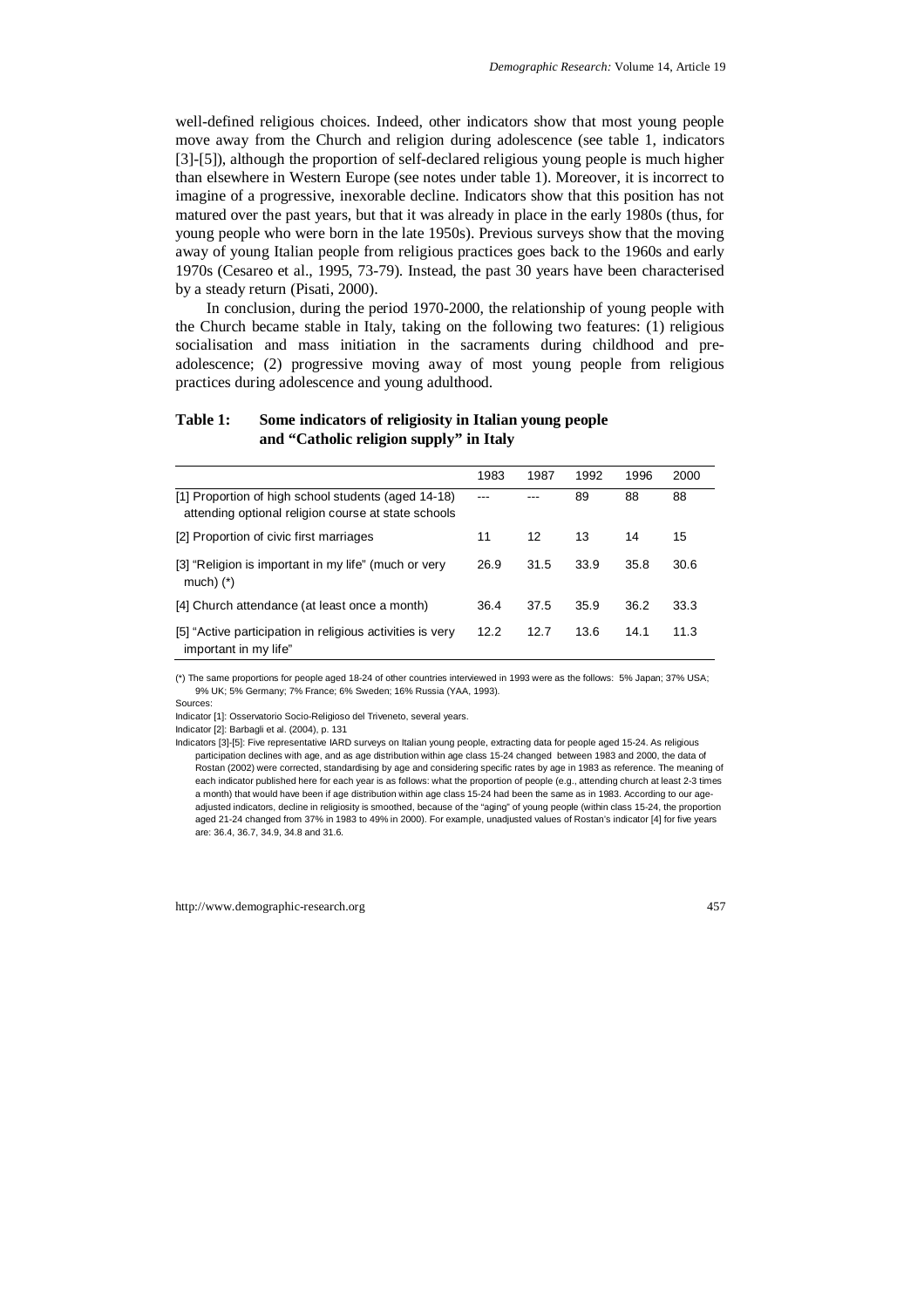### **2.2 Sex**

For Italian cohorts born in the first half of the 20th century, sexual initiation occurred according to a double-standard system, which becomes even more marked when compared with central and northern European countries (Castiglioni and Dalla Zuanna, 1995; Bozon and Kontula, 1998; Bozon, 2003; Castiglioni, 2004). For men, the median age at first intercourse was around 18-19, and the "first time" was generally experienced outside a couple relationship, often with older women or prostitutes – Italy was one of the last European countries to ban brothels in 1958. Most of women had their first intercourse at marriage or with their husband-to-be just before marriage, at an average age of 21-22. Of all women born in the 1940s, more than half were virgins at marriage.

In Italy, things started to change with the cohorts born in the 1950s. For men, the age at intercourse is almost unchanged. What has changed is the context of sexual initiation, which generally takes place either within a steady couple relationship or in an occasional encounter with girls of the same age. For women, the age at intercourse is now equal to that of men in the centre and north, while in the south women on average have intercourse one year older than men.

For the first cohorts (born in the 1950s), the sexual revolution took place at the same time as the decrease in average age at marriage, which in Italy reached the minimum level of 22.5 for women born in 1951-1955 (De Sandre et al., 2000). For the cohorts born later, the age at marriage increased rapidly to over 27 for women born in the mid-1970s. Unlike Northern and Central Europe, and like other Mediterranean countries, in Italy this sudden increase of age at marriage was not matched by more frequent cohabitation or house-sharing with friends or living on one's own.<sup>6</sup> On the contrary, many unmarried Italians continue to live with their parents beyond their 30s. As a consequence, Italians born in the first half of the 1970s have experienced a long sexually active period (10-12 years for men, 8-10 years for women) while living with their parents and with the need to avoid pregnancies. It is thus not surprising that their contraceptive practices are very high (75% of them used some contraceptive method at first intercourse, against 33% of the cohort born twenty years earlier – De Sandre et al., 2000), and their frequency of sexual intercourse has been restrained (Castiglioni et al., 2001).

In conclusion, the sexual revolution did take place in Italy too, but with particular features which differ from those of other countries, although similar, for example, to Spain, as the outcome of national research show (INE, 2004). The sexual behaviour of young Italians born in the 1970s may be summed up in three adjectives: belated,

<sup>&</sup>lt;sub>6</sub><br>6 Cohabitation among young people is now spreading in Italy as well, and this trend may continue in future years (Rosina, 2004). But, even those who choose cohabitation leave the parental home at an older age when compared with the countries of Central and Northern Europe: in Italy, we speak of cohabitation of young adults rather than young people.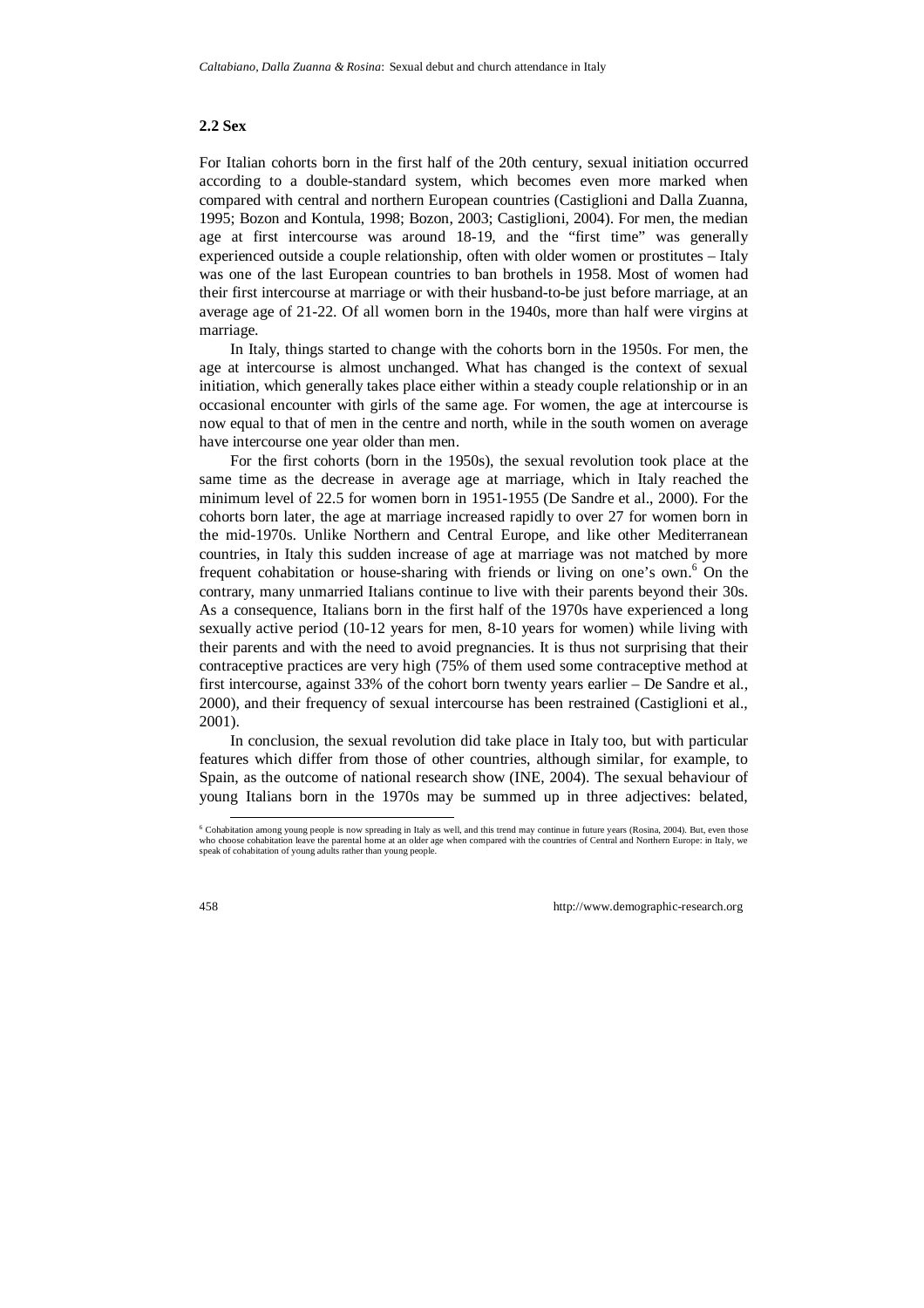moderate, and cautious. *Belated*, because 18-19 years old is a higher age for first intercourse than that observed in other European countries, not mention the USA and other overseas Anglo-Saxon countries. *Moderate*, because of the low frequency of intercourse, caused by the fact that the partners do not live together. *Cautious*, because of strong contraceptive cover. One positive outcome of this behaviour is that there are few young single mothers in Italy, and teenage pregnancy rates are among the lowest in developed countries.

#### **2.3 Religion and sexual behaviour and attitudes**

In Italy, as elsewhere, religiosity and sexuality are closely linked. This association – already quite strong in the years preceding the sexual revolution (Fabris and Davis,  $1978$ <sup>7</sup> – emerges for the younger cohorts as well.

The greater number of statistically valid analyses on Italian national samples refer to connections between church attendance on Sundays and age at first intercourse (Ongaro, 2001; Cazzola, 1999; Castiglioni, 2004). Some of the results of a study on this topic are listed in table 2. For young Italians born in 1966-1977 and interviewed in 1996, attending mass on Sundays was the variable particularly associated with the statistical risk of engaging in first sexual intercourse. Among girls, the median age at first intercourse ranged from 18.6 among those never going to mass, to 21.4 among those going to mass at least once a week. Among boys of the same two groups, the median age ranged from 17.9 to 21.2. Generally, the authors of the above studies explain these results as a sign of the effect of religiosity on sexual behaviour. However, until now in Italy it has never been possible to study the direction of this relation thoroughly. In the surveys on sexual behaviour, church attendance was asked at the time of interview. Quoting Castiglioni (2004, p. 29): "Religious youth delay their entry into sexual life, behaving consistently with the Church's teaching. However, an inverse mechanism could be also operating. A precocious sexual activity could increase the distance from the Church's moral norms, which could later lead them away from religious practice".

The association between sexuality and religion among young Italians has also been studied from other sexual aspects and, more generally, from that of SMR behaviour and attitudes. The results are very similar to those described in the Introduction: in some aspects, Catholics are strongly characterised, whereas in others the differences are much smaller. The differences between Catholics and young people without religion are also

<sup>&</sup>lt;sup>7</sup> As far as we know, the survey by Fabris and Davis – carried out in early 1977 – is the only extensive study on a representative sample of the Italian population. The authors present several tables in which religiosity is crossed with diverse aspects of sexuality. Although lacking more complex statistical models (it was not possible to control for spurious relations), the association of the two variables was almost always strong for both young people and adults, for sexual behaviour both inside and outside marital life.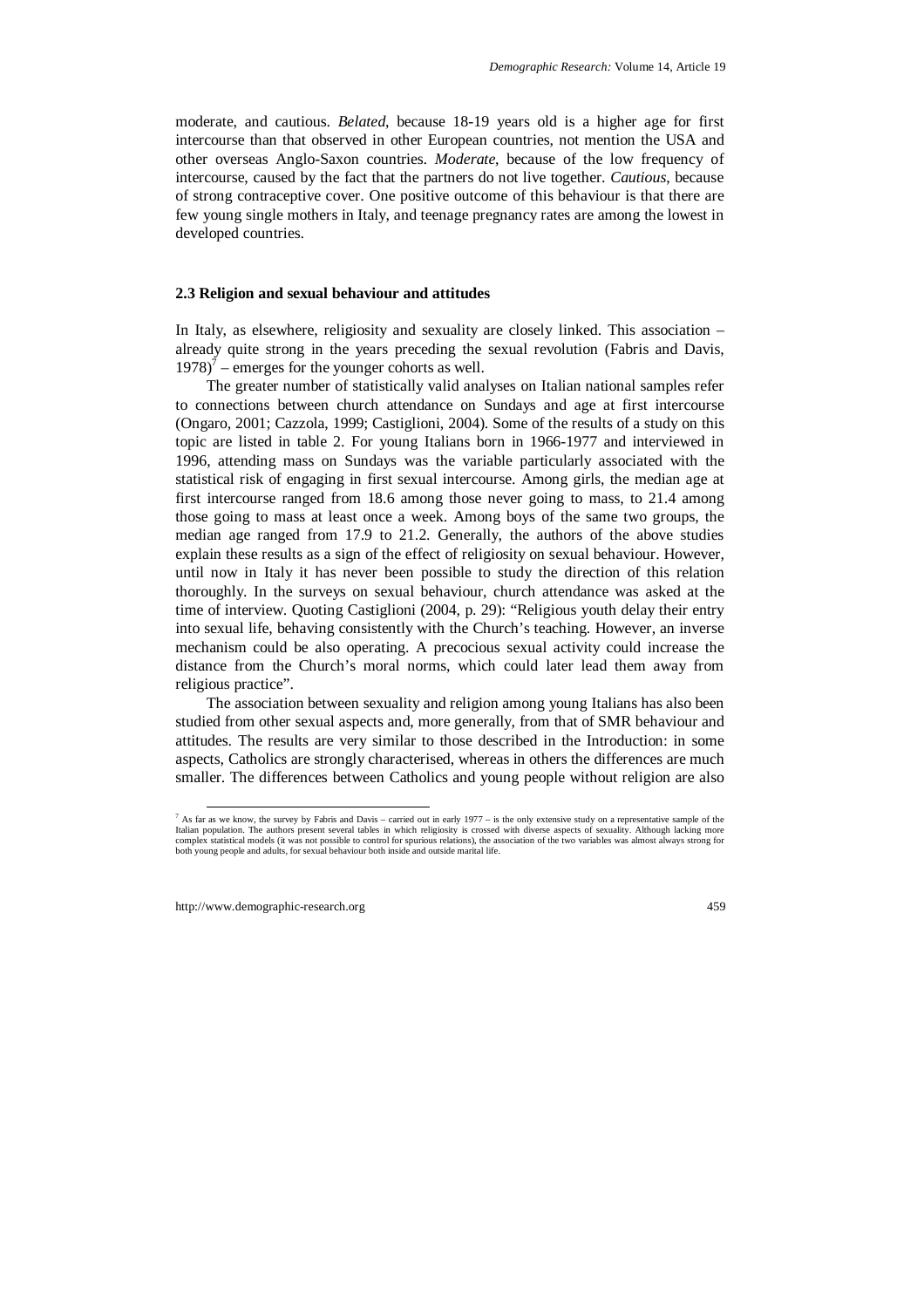closely related to some SMR attitudes. All the hypothetical behaviour listed in table 3 is condemned by the Catholic ethic. Nevertheless, the proportion of Catholics who do not accept these attitudes changes considerably (from 31% for cohabitation to 68% for abortion), and the same happens for differences between Catholics and people far from any religion, although the differences between the two groups are always statistically significant.

## **Table 2: Effects of church attendance on risk of first sexual intercourse. Odds ratios estimated from four Cox regression models for a representative sample of Italian men and women born in 1966-77 living the centre-north and southern regions, interviewed in 1996 <sup>1</sup>**

| Attendance of religious services |              | Men       | Women        |            |  |
|----------------------------------|--------------|-----------|--------------|------------|--|
|                                  | centre north | south     | centre north | south      |  |
| Never                            | 2.5          | 1.9       | 1.9          | 2.3        |  |
| 1-2 times every three months     | $* *$<br>2.1 | $1.5^+$   | $*$<br>1.8   | $1.5^{++}$ |  |
| 1-2 times a month                | 1.8          | $1.4^{+}$ | $***$<br>1.7 | 1.6        |  |
| Once a week or more (reference)  |              |           |              |            |  |
| Total (censored)                 | 342 (60)     | 250 (49)  | 350(54)      | 265 (76)   |  |

 $p$  < 0.01  $\degree$  0.01 < p < 0.05  $+$  0.05 < p < 0.10  $\degree$  0.10 < p < 0.20

Source: Castiglioni, 2004.

<sup>&</sup>lt;sup>1</sup> The following variables are pooled in each of the four models: Population in place of residence (< or > 10,000); Education (low, medium, high); Going out at night (never, 2-3 times a week, every night); Going to discos (once a month or more, 1-2 times every three months, never in the past three months); To be successful it is better... (to risk, to be prudent); Frequency of risk in everyday life (often, frequently, sometimes, never); Ever taken drugs (yes, no); Satisfaction with physical appearance (very, quite, not satisfied); Satisfaction with psychological tranquillity (very, quite, not satisfied). Other variables do not appear in the models as they are not statistically relevant: parents' social class and education; relationships and affective communications within the family; number of siblings; out-of-school activities.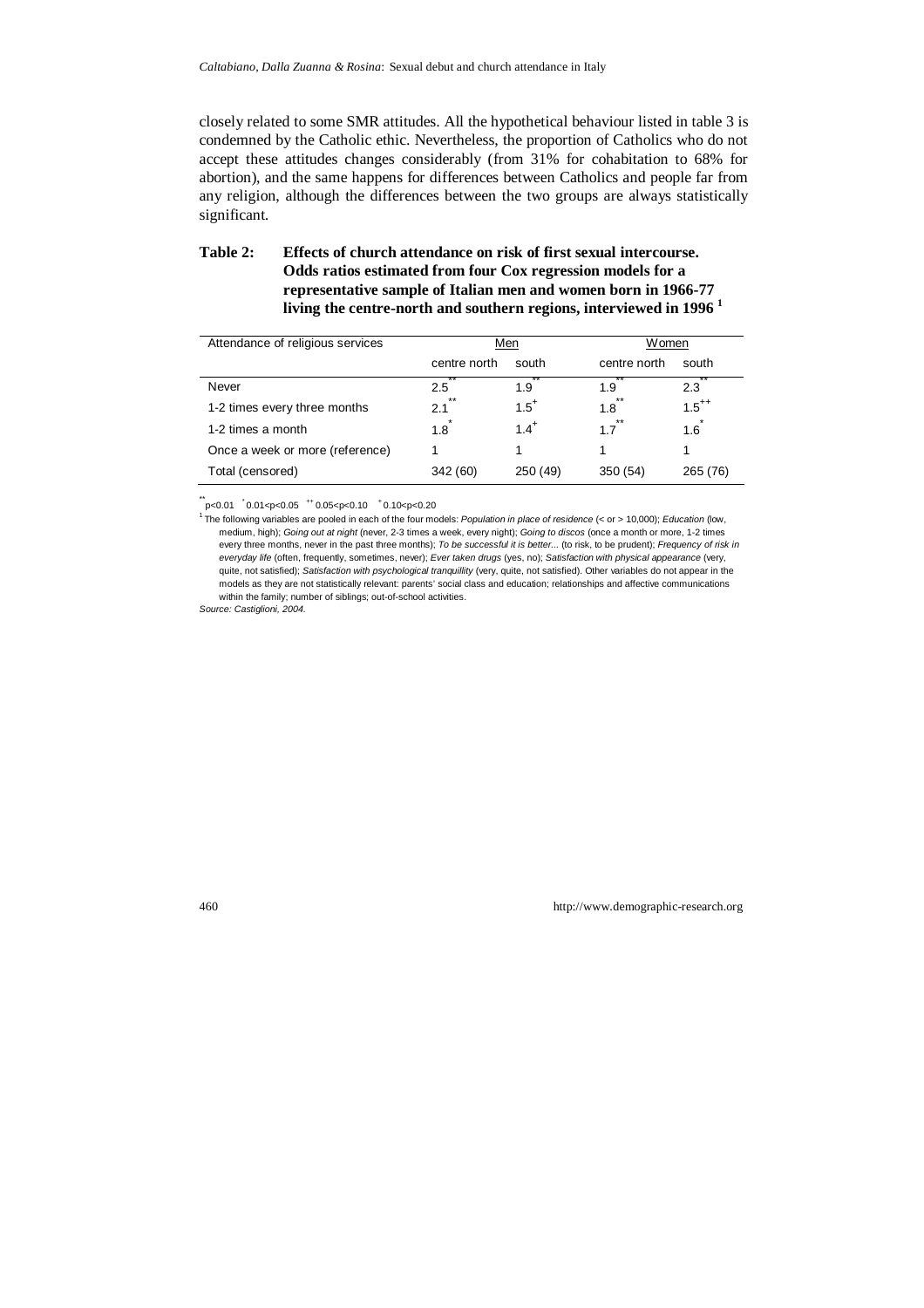## **Table 3: Contrasting some ethical attitudes between young Catholics**  and people without religion<sup>1</sup>. Italian young people aged 15-34 interviewed in 2000. Percentage that agree<sup>2</sup>.

|                                         | Catholics<br>(1) | Far from any religion<br>(2) | Ratio<br>(2) / (1) |
|-----------------------------------------|------------------|------------------------------|--------------------|
| It is admissible                        |                  |                              |                    |
| to cohabit without marriage             | 79               | 96                           | 1.22               |
| to have extramarital sexual intercourse | 77               | 94                           | 1.22               |
| to try to have a child using IVF        | 67               | 84                           | 1.25               |
| to get a divorce                        | 63               | 89                           | 1.41               |
| to have homosexual experiences          | 38               | 69                           | 1.82               |
| to have sex with a married person       | 33               | 63                           | 1.91               |
| to have an abortion                     | 32               | 74                           | 2.31               |
| Total                                   | (405)            | (202)                        |                    |
| % on total sample                       | 27.2%            | 13.5%                        |                    |

<sup>1</sup> Young Catholics are people who believe in one God, and go to church at least once a month. Young people without religion do not believe in God and never go to church.

<sup>2</sup> Differences between groups are always statistically significant (p<0.001 of  $\chi^2$  test applied to 2x2 contingent table merging both groups).

Source: Rostan, 2002.

## **3. Hypotheses and methodology**

Our main aim was to study the reciprocal influence between sexuality and religion among young Italians. In particular, we focus on the sexual debut and on discontinuing church attendance. These events are the outcome of processes which interact dynamically. "Without correctly specifying the causal influence in both directions, empirical estimates of the impact of religion on adolescent sexuality will be biased" (Thornton and Camburn, 1989). Nevertheless, often the two processes are in fact separately analysed, or cross-sectional data are used that do not allow separation of the reciprocal effect (Rostosky et al., 2004). "There are very few studies that have explored possible reciprocal relationships between religiosity and first sex" (Meier, 2003). As a consequence, "our empirical understanding of the association between religiosity and adolescent sexual behaviour is fairly limited" (Hardy and Raffaelli, 2003).

From a methodological point of view, we analyse retrospective longitudinal data with event history models which explicitly consider the endogeneity of one event as a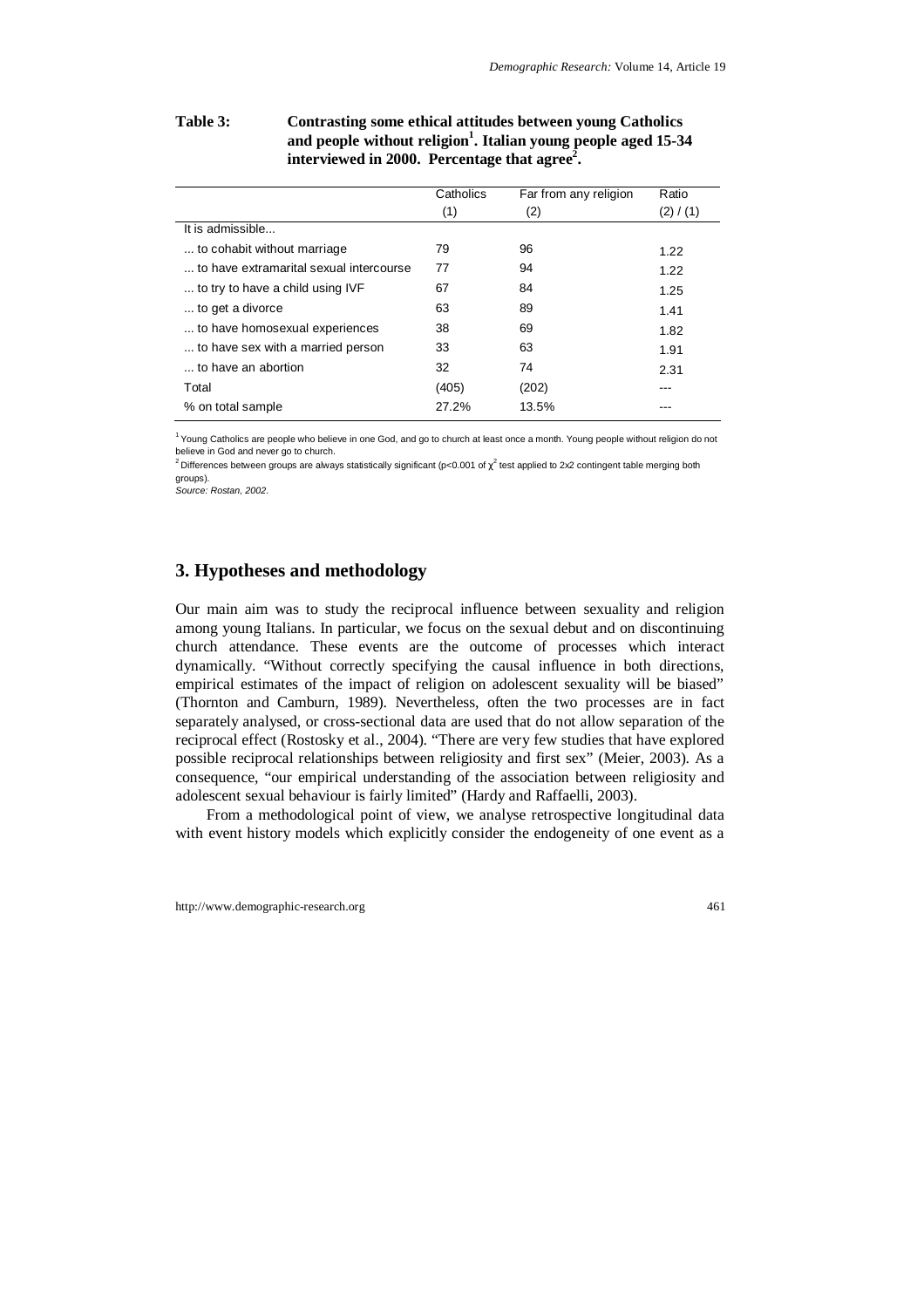predictor of the other, by taking into account both heterogeneity across individuals due to unobserved factors that may affect each of the two processes, and correlations in unobserved factors across processes (Lillard and Waite, 1993; Lillard et al. 1995). The timing of events (first sexual intercourse and discontinuing church attendance) is expressed in terms of the life of the individual, starting from 13 years old. We also explicitly take into account selection, as we confine analysis to the sub-sample of those who, at the beginning of the process (aged 13) attended church and were virgins. Since basically all individuals analysed (with some rare exception) were virgins at 13, the selection mechanism is relevant only for religious participation.

From an operational point of view, the hypotheses we wished to verify are the following. Several studies have highlighted the important role played by religiosity on sexual behaviour. The results in the literature essentially agree that church attendance reduces the likelihood of coital debut and is also positively associated with greater perception of the risk of contracting HIV or becoming pregnant due to unprotected intercourse (Miller and Gur, 2002). The Catholic Church reinforces values which discourage young people from engaging in precocious or in any case premarital sexual intercourse. Respecting these values is particularly strong among young people who often attend religious events: they "receive frequent religious messages concerning premarital sex, and their religious involvement may facilitate their acceptance of the teaching of their religious institutions". Thus, they are "more likely than others to develop sexual attitudes and behaviour that are consistent with religious teachings" (Thornton and Camburn, 1989). Our first hypothesis is therefore the following:

## *H1: "Religiosity effect": net of common factors (observed and unobserved), discontinuing church attendance has a positive effect on the risk of one's first sexual experience.*

Many scholars suggest that, together with the effect of religion on sexual behaviour, there may also be a reciprocal influence between sexual behaviour and religiosity (Thornton and Camburn, 1989; Benda and Corwyn, 1997; Rostosky et al., 2004). However, results in this direction are controversial and, in particular, are not statistically significant for young Americans (Meier, 2003; Hardy and Raffaelli, 2003). However, from a theoretical point of view, for young religious people the fact of having experienced premarital sex is likely to produce a cognitive dissonance (Festinger, 1957) with the religious values that oppose such behaviour. The solution to this inconsistency between behaviour and values may be of two kinds. First, young people, especially if the sexual experience was positive and satisfying, may distance themselves from religion (*religiosity adaptation*):<sup>8</sup> "the discrepancy between the individual's own values

<sup>&</sup>lt;sup>8</sup> "[...], meaning that the behaviour causes the individual to change his or her religious values" (Meier, 2003).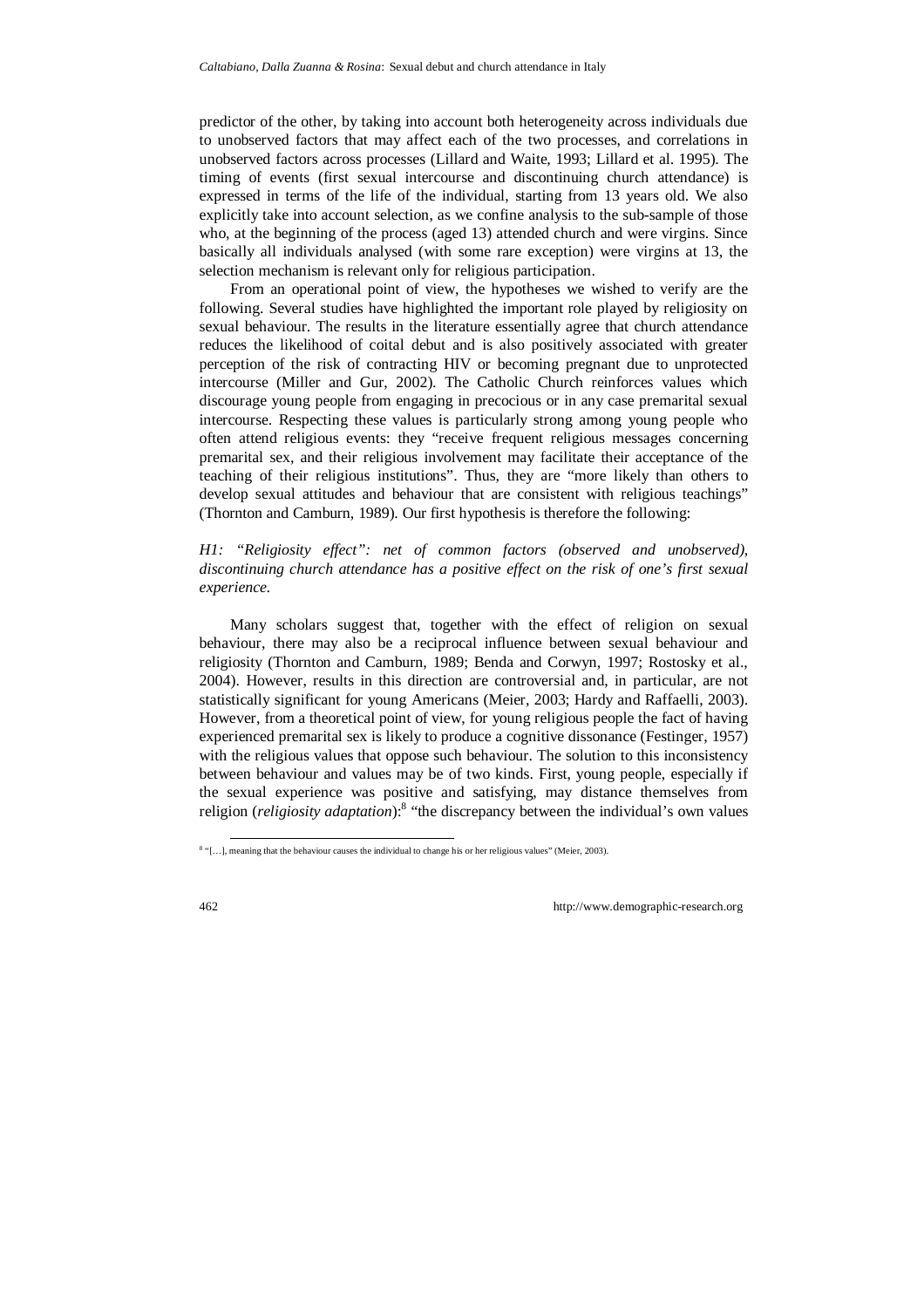and the official position of the church will alter the individual's relationship with the religious institution. The authority of the Church may be questioned, the commitment to the institution weakened, and the involvement in church services restricted" (Thornton and Camburn, 1989). Conversely, in a context characterised by more moralistic and conservative beliefs about sex, the coital debut, especially if emotionally unsatisfying, may be followed by a sense of guilt which temporally blocks the sexual experience and reinforces religious involvement: "a sexuality experienced religious teen can reduce cognitive dissonance […] by ceasing to engage in sexual activity" (Hardy and Raffaelli 2003). In the literature, the effect that is considered to be prevalent is the first one (*adaption effect*). We therefore propose the following hypothesis.

### *H2: "Adaptation effect": net of common factors (observed and unobserved) the sexual debut has a positive effect on discontinuing church attendance.*

The strength of the relationship between sex and religion may be genderdifferentiated (Meier, 2003; Rostosky et al., 2003). Even control factors may have a differentiated impact on gender (for Italy, see, for example, Castiglioni, 2004). This suggests that separate analyses should be carried out for males and females.

The control variables explicitly included in the model capture the influence of the geographical context in which the young people live and of the cultural and religious orientation of their parents. Parental values are important determinants of young adults' behaviour (Thornton and Camburn, 1987, 1989; Miller and Moore, 1990) and this is also true in Italy (Rosina and Fraboni, 2004). Studies on sexual behaviour have also shown that the southern regions of Italy are more traditionally oriented than those of the north (Rosina and Rivellini, 2004). Lastly, since the relation between first sexual experience and religion may be substantially affected by the fact of living in a couple relationship, we also consider the involvement in a couple relationship as a control variable.

The existence of unobserved factors that may influence both processes must also be taken into account. Some of these may influence both domains simultaneously and generate a potentially spurious correlation. To estimate bi-directional causal effects correctly, it is therefore important to allow for correlations among the unobserved heterogeneity terms of each process (Lillard, 1993; Coppola, 2004). This heterogeneity represents the unobserved factors which affect individual choices, mainly attitudes and values. From a theoretical point of view, the correlation between unobserved heterogeneity of the two processes may be either positive or negative. It is positive when the unobserved heterogeneity contains prevailing factors that concomitantly act by increasing (or diminishing) the risk of both first sexual intercourse and church discontinuance. An example of a factor of this kind is the degree of autonomy and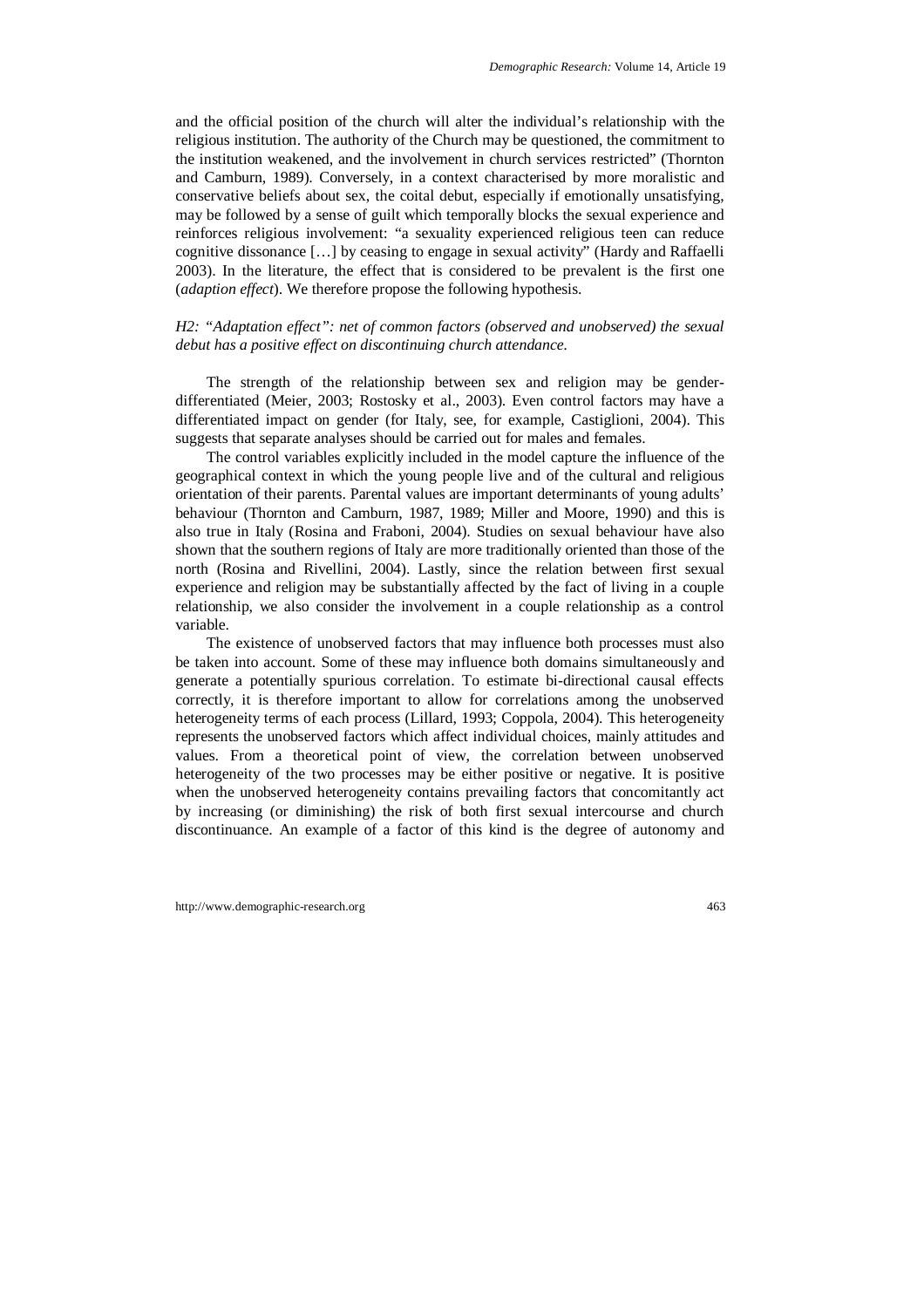freedom, personal values being equal, transmitted by parents to their adolescent children choices. The degree of cultural opening-up towards the children's choices, even though they are not strictly approved of by parents, is only partly explicitly kept under control through parents' educational level. There may also be a negative correlation, when the unobserved heterogeneity contains prevailing factors which favour a conciliation between sexual experience and religious participation. For example, the Catholic religion may be experienced without giving much importance to its prescriptive aspects, and laying more emphasis on the positive message of love, trust and openness towards others. Having an affective couple relationship with a partner who shares this same idea of religion may favour a positive interaction between religion and sexuality within a couple.

*As all these factors may merge in the unobserved heterogeneity, we cannot state the sign of correlation among the common latent factors of the two processes a priori* 

## **4. Data and variables**

#### **4.1 Data**

Our data were collected in a survey on the sentimental and sexual life of Italian university students (Sex of Italian Students – SIS). A national representative sample of about 5,000 students attending first- and second-year courses in the Faculties of Economics and Statistics from December 2000 to June 2002 was interviewed.

The Italian Faculties of Economics and Statistics were stratified,<sup>9</sup> in order to represent the different socio-economic situations of students (Dalla Zuanna and Crisafulli, 2004a). For each stratum, one or more universities were sampled, and all first- and second-year students being in the classroom on a "normal" day were interviewed. Thus, about 5,000 students from 23 universities were interviewed; the sampling method was a two-step cluster sampling technique, with preliminary stratification of units at the first step. The random process works only in the first step (i.e., choice of universities), as all the second-step units (i.e., students in the classroom on the day of the survey) were interviewed. This technique is frequently used for collecting data in the schools, because it is very cheap.

The Faculties of Economics and Statistics were chosen because they both have a very high percentage of students attending lessons regularly. In addition, the numbers of males and females are more balanced in these faculties, and it was easy for the research

 <sup>9</sup> Students in different faculties probably have different background characteristics, and consequently engage in different patterns of behaviour. Therefore, stratification would have been very difficult, unless sampling designs which are expensive, complex and hard to manage were used.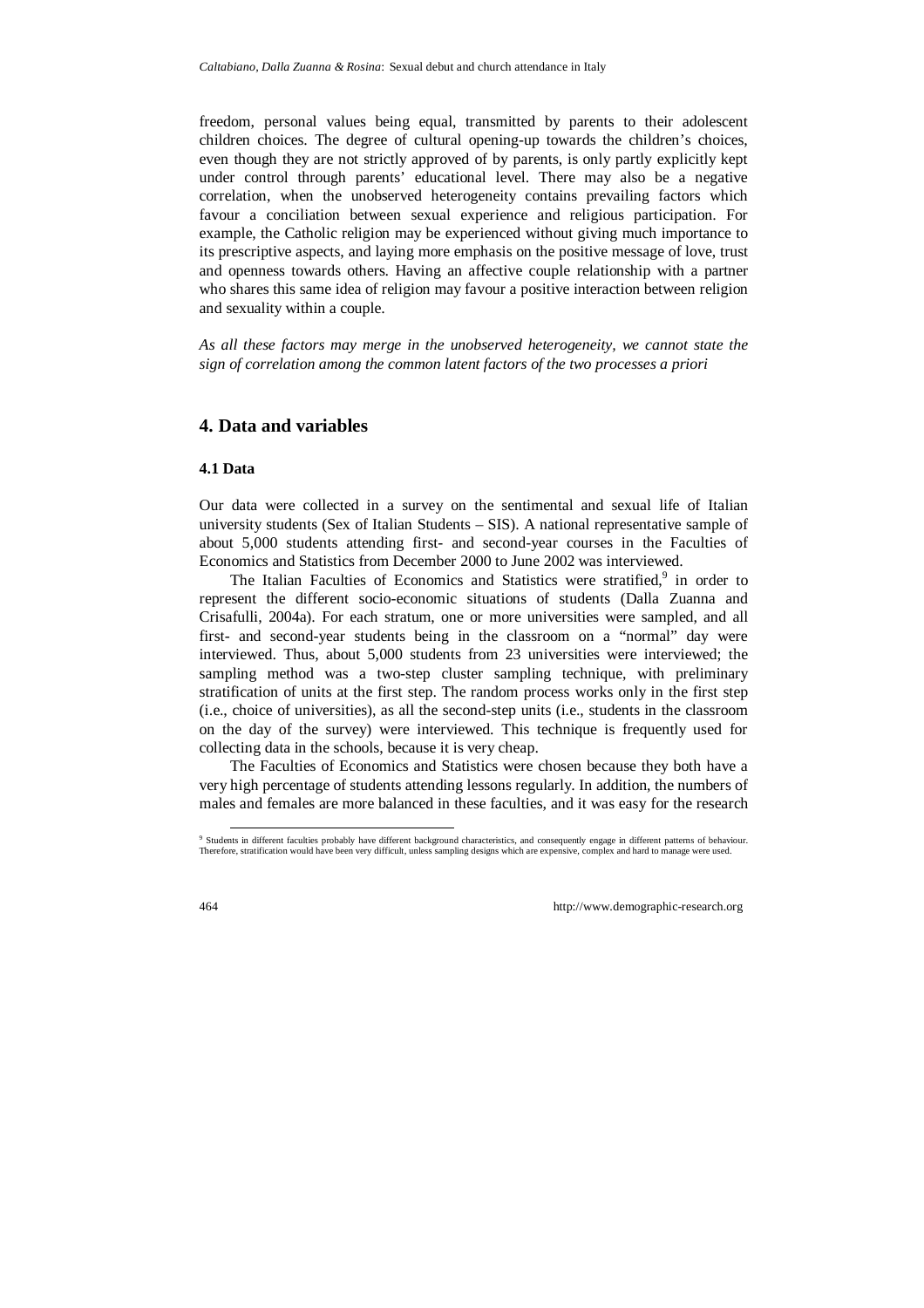team to have successful contacts with academic authorities. Students attending courses in the few private Italian universities were not included in the sample, because they are selected on the basis of family income, skills, and religion.

The questionnaire was composed of about 200 closed questions covering 16 pages and took around 30 minutes to complete. It collected information on respondents' personal and parental background, quality of the relationship with parents, religiosity (including church attendance of both students and their parents), at-risk behaviour, friendship network, first sexual intercourse, romantic relationships, and living arrangements. A final section dealt with opinions and attitudes concerning various aspects of affective and sexual behaviour. Most information refers to different stages of adolescence (ages 11-13, 14-15, 16-18).

The questionnaires were filled in during a one-hour lesson, under the discreet surveillance of both the professor of the course and a researcher, who presented the survey and was ready to answer questions, if any. The researcher informed the students that the questionnaires were anonymous and would not be used at an individual level. After they had been filled in, the questionnaires were sealed in an envelope and recollected. This practically resulted in no refusals to fill in the questionnaires in class. It is a significant improvement compared with at least 20-30% of refusals in face-toface or CATI interviews, both in Italy and elsewhere (see, e.g., Bajos and Spira, 1993).

The main problem of self-filled questionnaires is the high non-response rate. For each question of the SIS survey, non-responses were always lower than 10%. The month at first intercourse (15% of missing data in the sample) and at first steady relationship (24% of missing data) were exceptions, probably because they are more difficult to recall. They were replaced according to the distribution of known values.

The size of our sample (about 5,200) was a significant improvement when compared with previous studies on sexual life carried out in Italy, which were usually made on smaller samples. The respondents were males (42%) and females (58%), mainly unmarried, born between 1975 and 1982, and aged between 18 and 26 years at interview (median age about 20.5; and 77% 19-21 years old).

Questionnaires in which the year of birth or gender of the respondent were not stated, or ones that had too many missing or invalid answers, were excluded. Since we had decided to restrict our study only to young people who were adolescents in the last decade of the 20th century, all respondents who were born before 1975 were also excluded. Thus, the questionnaires available for analysis numbered 4,998. We further excluded questionnaires from which it was impossible to determine first intercourse (63 people) or the year (125), when students stopped attending church (85), or if they had ever gone to church (310), stated that they had first intercourse before the age of 13 (31) or had pooled some of these characteristics (326). Thus, our sample was finally reduced to 4,058.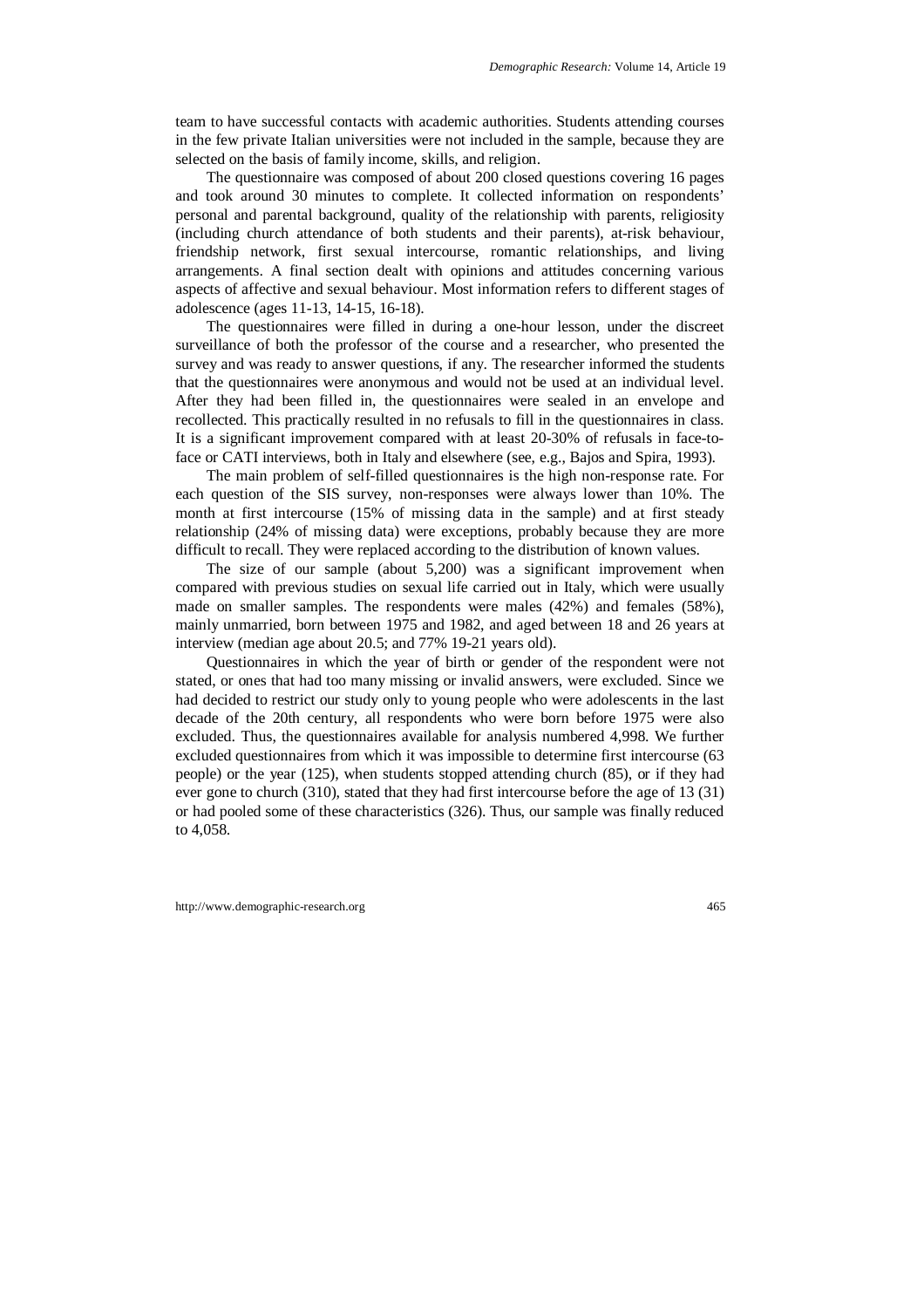The 950 people excluded from analysis because of these non-responses were sexually more precocious. The median age at first intercourse of the 4,058 people finally analysed was 19.5 for both males and females, whereas it was 18.9 for males and 19.2 for females when all the 4,498 people who answered the question on age at first intercourse were taken into account, without excluding those who did not correctly fill in the answers on frequency of church attendance. Consequently, the "sexual delay" of the group analysed here is even more accentuated, mainly for males. Moreover, as they answered questions on frequency of church attendance, they may be more interested in religious issues.

Apart from these selection problems, the final group has some important advantages: a high number of interviewees, an above-average cultural level (an appreciable characteristic for a self-filling, although not complex, questionnaire), and a very low number of refusals. However, university students of Economics and Statistics (faculties not considered as the easiest in terms of commitment, in Italy as elsewhere) are a particular group: they invest many personal and family resources in education, are subject to greater expectations from their families, and thus usually delay the formation of their own families.

There is a long tradition of studies on the sexual life of students (see, e.g., Reinisch et al., 1992; Sprecher and Regan, 1996; Murray et al., 1998; Denissenko et al., 1999; Whitbeck et al., 1999). Generally, students delay sex more than early workers (see Miller and Moore, 1990, and Kontula, 2004, for reviews), particularly if – during their lives as students – they live with their parents (see Castiglioni, 2004, and Rosina and Rivellini, 2004, for some results on Italy). Nevertheless, the sexual behaviour and church attendance of our sample are not particularly far removed from the general Italian rules. The median age at first intercourse is around 19.5, and students attending church at least 2-3 times a month at their 19th birthday (around the beginning of the first year at university in Italy) are 25% for males and 40% for females (table 4). Moreover, their church attendance has rapidly declined during their teens, as the proportions going to church at least 2-3 times a month when they were 13 were 70% for males and 83% for females.

Therefore, although these students are not representative of Italian young people as a whole, the direction of selection is well-known, and the timings of their sexual initiation and discontinuing church attendance are not far from those of the average ordinary Italians.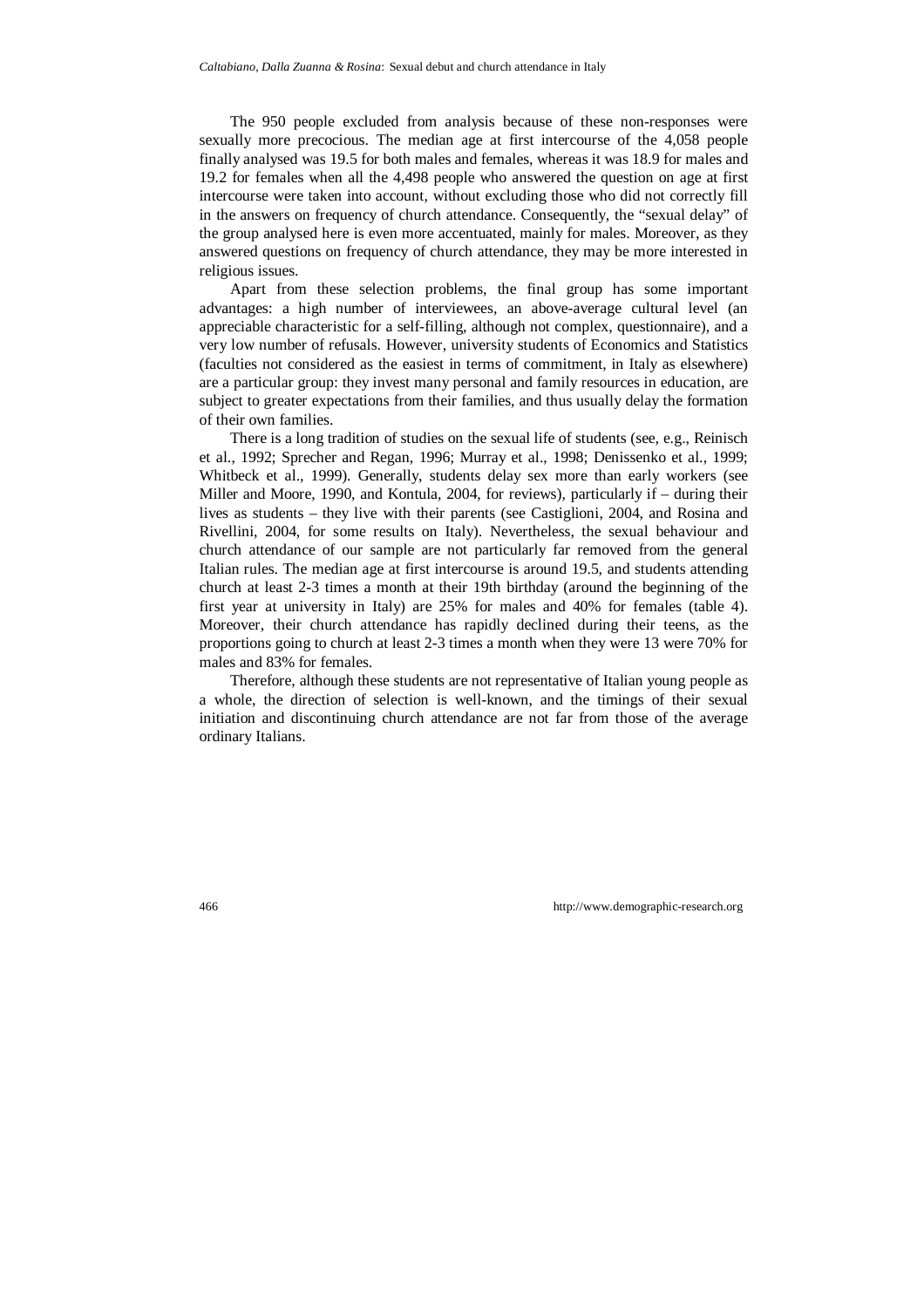### **Table 4: Proportion of SIS students who stopped going to church and experienced their first sexual intercourse, by sex and exact age. Kaplan-Meier calculations (SPSS 11.0 software).**

|                    |                     | Exact birthdays   |      |      |      |      |      |      |
|--------------------|---------------------|-------------------|------|------|------|------|------|------|
|                    | 13                  | 14                | 15   | 16   | 17   | 18   | 19   | 20   |
|                    |                     | Males $(n=1,615)$ |      |      |      |      |      |      |
| % attending church | 70.1                | 63.9              | 53.4 | 44.8 | 37.4 | 30.3 | 24.9 | 22.6 |
| % virgins          | 100                 | 99.6              | 96.7 | 91.2 | 83.4 | 69.7 | 55.9 | 46.2 |
|                    | Females $(n=2,443)$ |                   |      |      |      |      |      |      |
| % attending church | 82.8                | 77.4              | 68.4 | 59.2 | 51.0 | 45.5 | 39.8 | 35.9 |
| % virgins          | 100                 | 99.9              | 97.2 | 92.6 | 82.3 | 70.0 | 55.8 | 47.8 |

Source: Micro-data of Survey on Italian Students. 4,058 people who correctly answered questions on age at first intercourse and age at stopping church attendance.

### **4.2 Variables**

A list of the variables used in our analysis is given below (see distribution in table 5).

Experienced first steady relationship (time-varying). Students were asked*: Have you ever had a steady relationship? If so, when did it begin?* Possible answers were: month and year, or never happened.

Experienced first sexual encounter (time-varying). Students were asked*: Have you ever had sexual intercourse? If so, when did it happen for the first time?* Possible answers were: month and year, or never happened.

Church attendance at 13 years old. Students were asked: *Apart from such special occasions as weddings, funerals and baptisms, how often did you attend services connected with your religion when you were 13 years old?* The answers were grouped into two subgroups: irregular church attendance (at least about once a month), and regular attendance (at least 2-3 times a month). In our opinion, this question was easy for students to answer, as in Italy the 13th year of age is a "year of passage", dividing pre-adolescence from adolescence. Most people receive the sacrament of Confirmation – after some months of specific religious education – during the 13th year of age, which is also the last year of junior high school in Italy.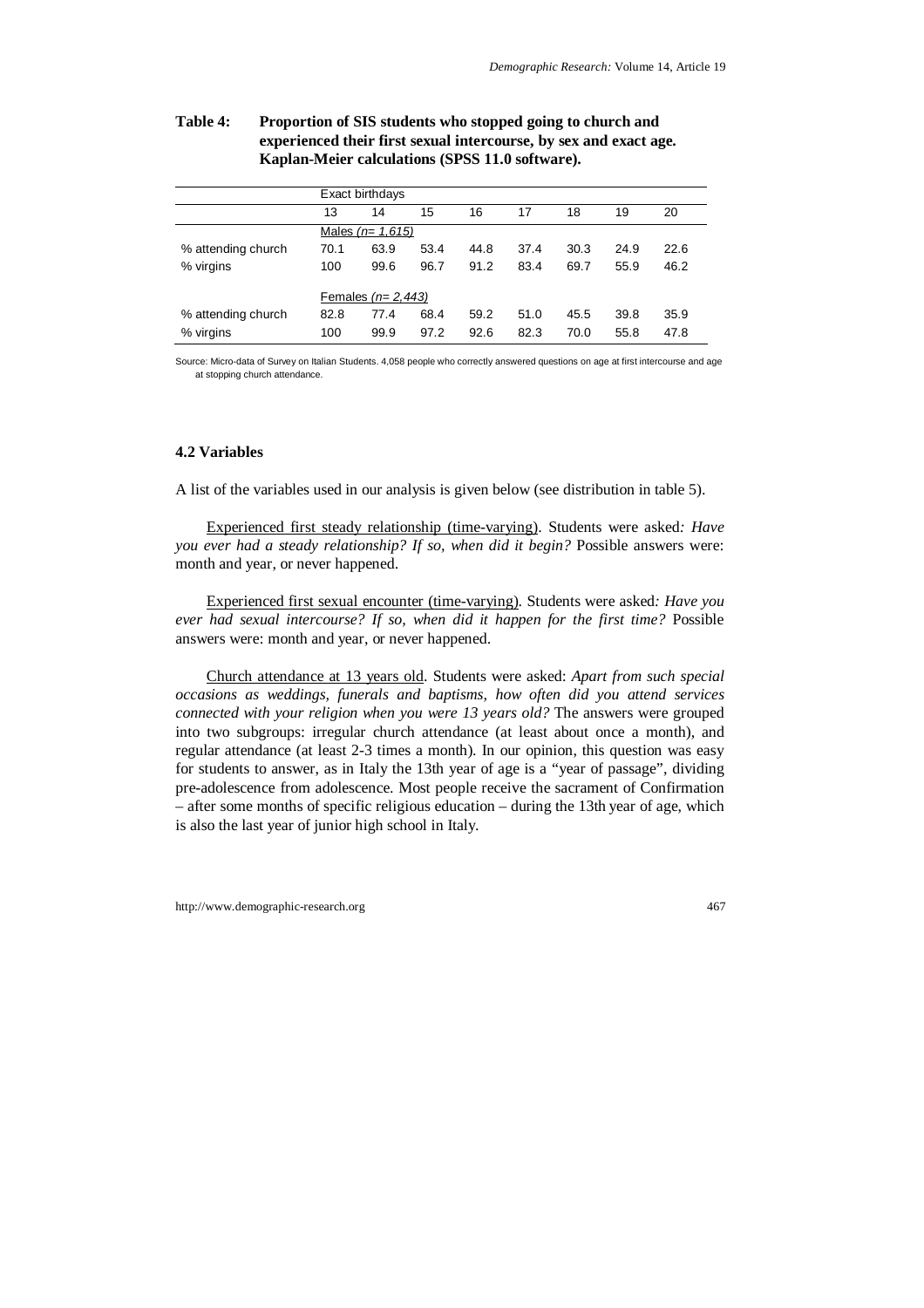Age at stopping church attendance. Students were asked: *How old were you when you stopped going regularly to church?* There were three possible answers: age (in years), I never went to church regularly, or I still go to church regularly. Although discontinuing church attendance may be a process rather than a single event, the essence of our work was that the age declared by students was not far from the "average age" of their effective discontinuance of the religious habits of his/her pre-adolescence period. As table 4 shows, for many students this age is not far from the time of the interview, and this narrow time-spam suggests that remembering the timing of the event is easier.

Church attendance (time-varying). We created this time-varying variable by putting together the information from three variables: a) church attendance at 13 years old, b) church attendance at the interview (the possible answers were the same as for age 13), c) age at stopping church attendance. We created three subgroups: never went to church (never or sometimes during the year), went to church irregularly (at least once a month), went to church regularly (2-3 times a month to once a week or more).

Father's and mother's church attendance when students were 13 years old. Students were asked: *Apart from such special occasions as weddings, funerals and baptisms, how often did your father and mother attend services connected with their religion when you were 13 years old?* Again, we divided the answers into three subgroups: never went to church (never or sometimes during the year), went to church irregularly (at least once a month), went to church regularly (2-3 times a month to once a week or more).

Parents' education. Students were asked: *What was the highest level of schooling your mother and father finished?* Four subgroups were created: a) lower education (high school not completed, or lower) of both mother and father; b) lower education of father and higher education (completed high school or higher) of mother; c) higher education of father and lower education of mother; d) higher education for both parents.

Geographical area of residence. Italian provinces were grouped into two macroareas: north centre, and south. The importance of this control variable for Italian young people's behaviour is well-known (e.g., Billari and Borgoni, 2002).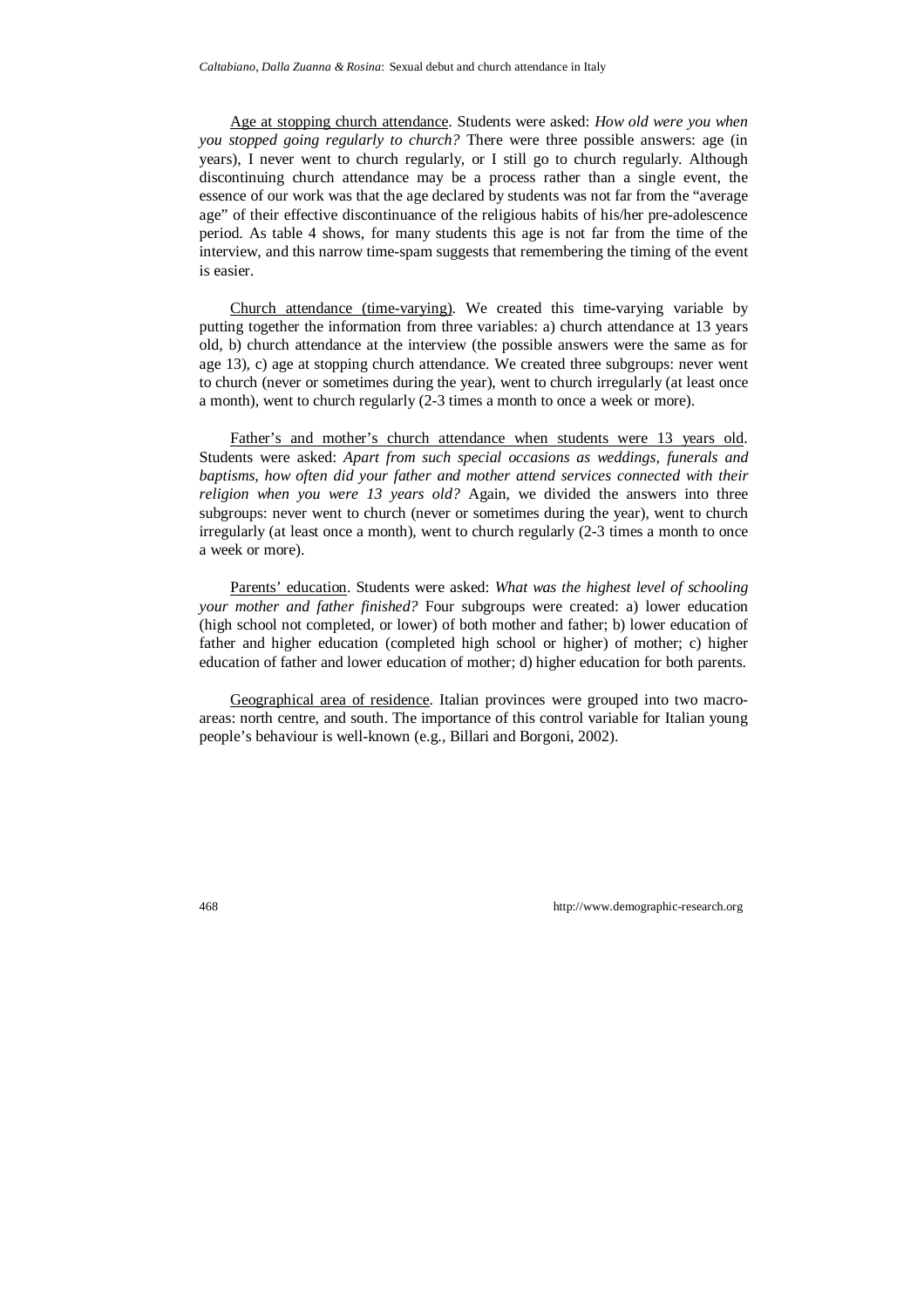|                             | All respondents |        |       | Those who             |
|-----------------------------|-----------------|--------|-------|-----------------------|
|                             |                 |        |       | attended church at 13 |
| VARIABLE                    | male            | female | male  | female                |
| Church attendance at 13     |                 |        |       |                       |
| Always                      |                 |        | 89.9  | 93.5                  |
| Sometimes                   |                 |        | 10.1  | 6.5                   |
| Father's church attendance  |                 |        |       |                       |
| when respondent was 13      |                 |        |       |                       |
| Weekly                      | 32.0            | 31.8   | 43.9  | 38.2                  |
| Sometimes                   | 6.3             | 5.7    | 7.4   | 6.0                   |
| Never                       | 61.7            | 62.5   | 48.7  | 55.8                  |
| Mother's church attendance  |                 |        |       |                       |
| when respondent was 13      |                 |        |       |                       |
| Weekly                      | 49.6            | 49.6   | 63.4  | 59.0                  |
| Sometimes                   | 7.2             | 8.0    | 7.6   | 7.6                   |
| Never                       | 43.2            | 42.4   | 29.0  | 33.4                  |
| Geographical area of Italy  |                 |        |       |                       |
| Centre-north                | 69.2            | 61.7   | 69.8  | 60.4                  |
| South                       | 30.2            | 36.8   | 29.6  | 38.8                  |
| Outside Italy               | 0.6             | 1.5    | 0.6   | 0.8                   |
| <b>Education of parents</b> |                 |        |       |                       |
| F low, M low                | 23.8            | 33.2   | 23.7  | 34.4                  |
| F high, M low               | 13.9            | 14.4   | 15.2  | 14.8                  |
| F low, M high               | 10.7            | 11.4   | 10.1  | 11.6                  |
| F high, M high              | 51.6            | 41.0   | 51.0  | 39.2                  |
| <b>Number</b>               | 1,615           | 2,443  | 1,046 | 1,911                 |

### **Table 5: Percentual distribution of variables used in statistical models (see table 8)**

## **5. Results**

We studied the interdependence between the first sexual encounter and religiosity, considering two groups of people separately (Italian male and female students). Specifically, we studied the net effect of DCA (discontinuing church attendance) on FSI (first sexual intercourse) and, conversely, the net effect of FSI on DCA. We selected as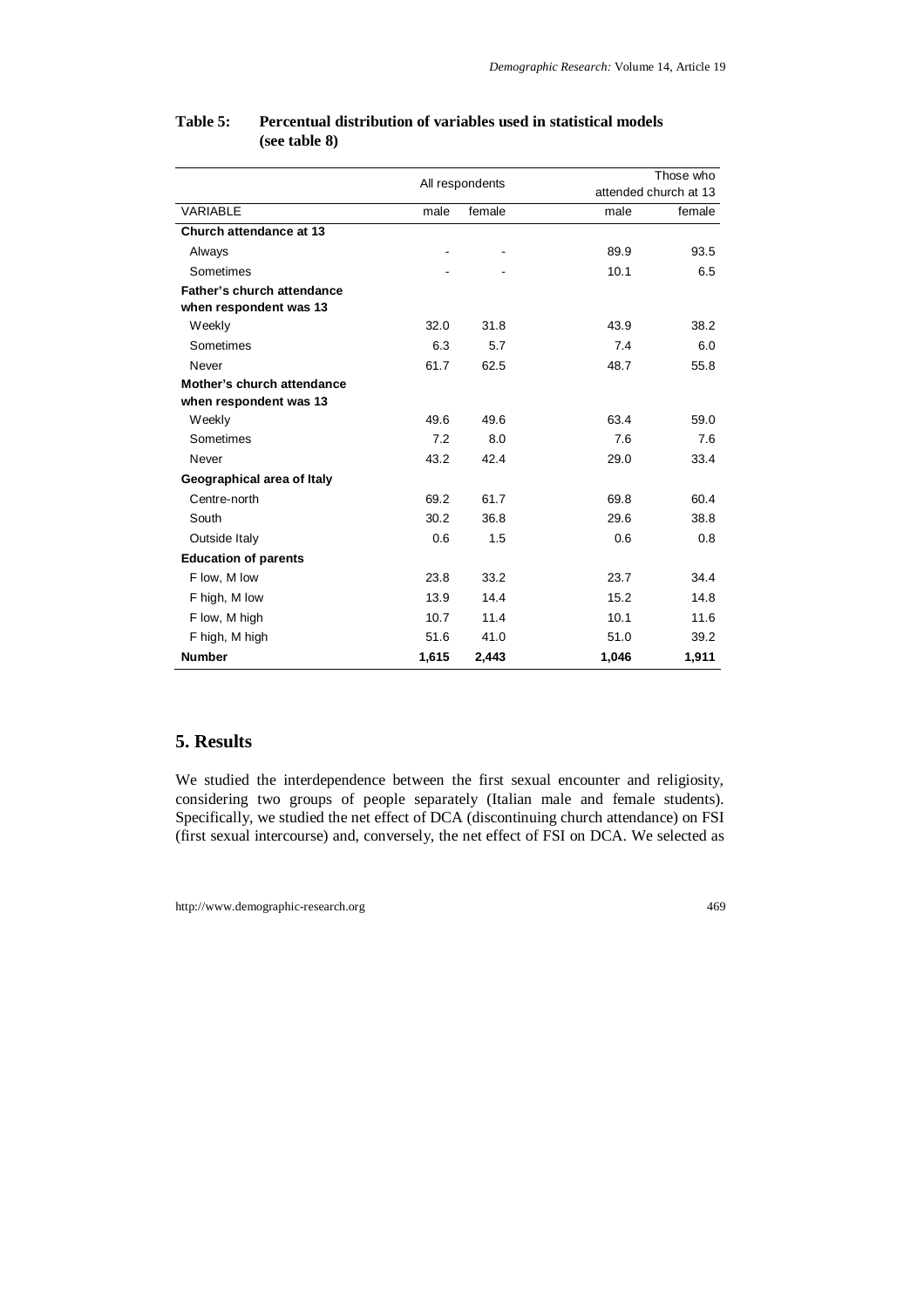the target population young people who at 13 attended church at least once a month (about 72% of the total sample).

In a first stage, we analysed separately the two processes (FSI and DCA), without taking into account unobserved heterogeneity or the correlation between the parallel processes. They are two separate event history analyses, in which one process is used as an explanatory time-varying variable of the other.

The Appendix illustrates some further stages in which we estimated models that are statistically more sophisticated and complex. In these models, as already stated in detail in section 3, we controlled for unobserved factors, allowing the random effects of the two regression equations to be correlated. A selection equation is also included, in order to control for selectivity in both processes (some people did not go to church at least once a month when they were 13 years old). Apart from model refinement, the statistical relations between DCA and FSI processes work in the same direction. Consequently, in the following section we prefer to comment on the regression coefficients connecting FSI and DCA of the simple event history models, since they are less affected by random variations of the estimates of coefficients (Aasave et al., 2003). The complete results are shown in the Appendix.

For both sexes, we find a positive and significant effect of the time-varying covariate DCA on the FSI process, and vice versa (table 6). These results are consistent with the H1 ("religiosity effect") and H2 ("adaptation effect") hypotheses (see part 3). The effects are more intense for females, except for FSI  $\rightarrow$  DCA, which is slightly higher for males. As stated above, these results do not change when models are more "complicated", controlling for unobserved heterogeneity, considering the correlation between the two processes and possible selection mechanisms (see table 8, Appendix).

### **Table 6: Effects (relative risks) of ceasing to go to church after first sexual intercourse and first sexual intercourse after ceasing to go to church.**

|                                                                                 | Males | Females |
|---------------------------------------------------------------------------------|-------|---------|
| Discontinued Church Attendance $\rightarrow$<br><b>First Sexual Intercourse</b> | 1.76  | 1.81    |
| First Sexual Intercourse $\rightarrow$<br>Discontinued Church Attendance        | 1.64  | 1.79    |

Notes: see complete models in Appendix, table 8, model (1). All coefficients are statistically significant (p<0.01)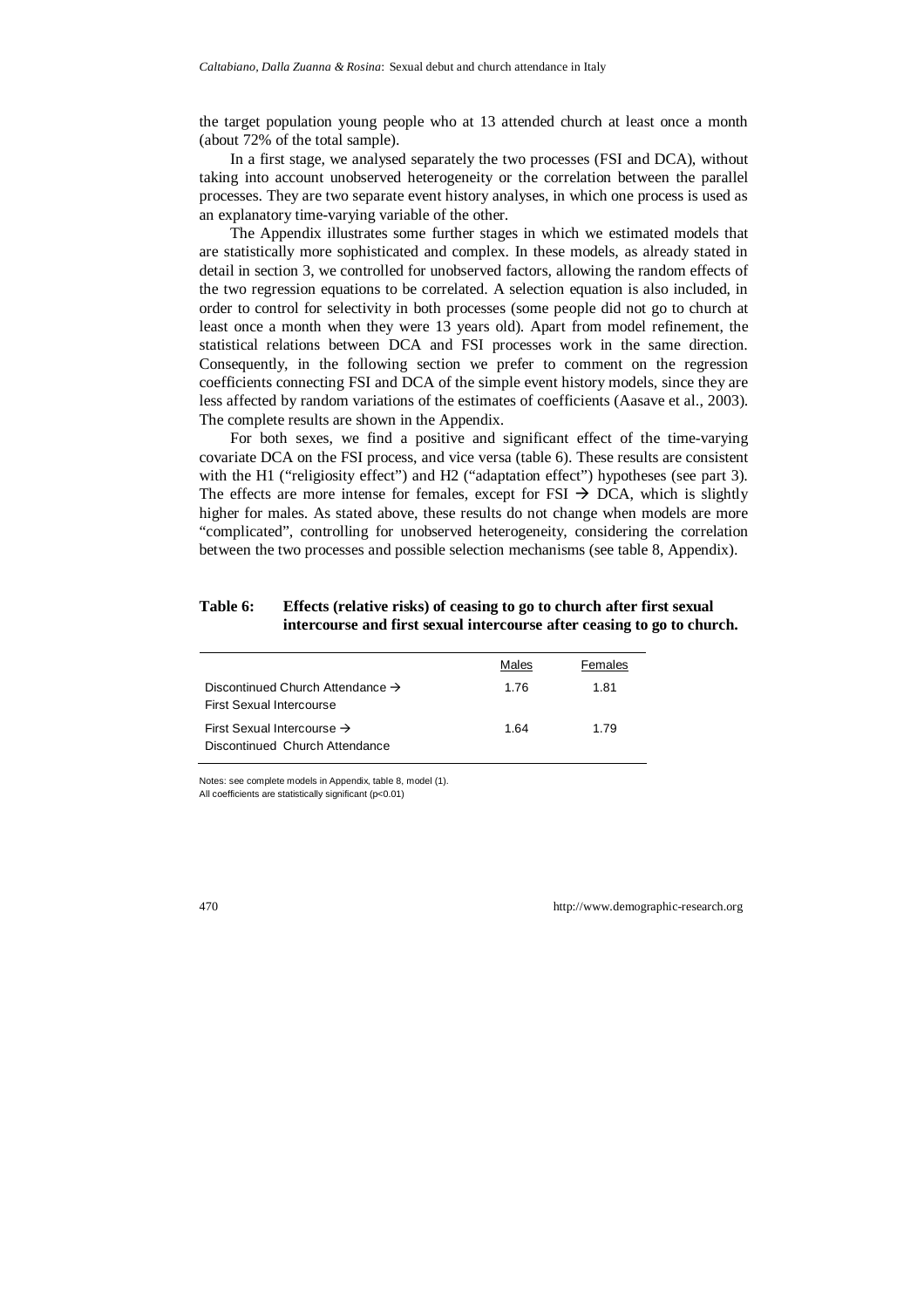## **6. Conclusions and discussion**

About 55% of Italian 20-year-old university students in our sample stated that they had had sexual intercourse. The chances of experiencing this event were conditioned by their religious behaviour: those who attend church remain virgins for longer. This result is very similar to findings in many other studies on the topic. Yet, for Italy, until now it has never been possible to identify the direction of the causal effect. Moreover, the effect persists when we accounted for unobserved common factors, providing empirical evidence of the hypothesis of a "genuine" (not spurious) effect of DCA on sexual debut.

32% of students in our sample went to church at least twice a month. This proportion, although high in comparison with other industrialised countries, is lower than what it was at  $13 -$  as retrospectively stated by the interviewees. The process of religious estrangement is interrelated with the onset of affective and sexual life. For both boys and girls, the first couple experience and – especially – first sexual intercourse, accelerate detachment from religious practice. This result, common to all our models, and stronger when we examine any possible correlation between the processes due to unobserved common factors, is not in line with results from the USA (see, e.g., Meier, 2003): young Americans do not significantly change their religious habits after their first sexual intercourse.<sup>10</sup>

In our opinion, this difference between Italy and the USA is one of the most interesting results of this study. To explain what it actually means, it is useful to refer back to the first part of this paper. Sexual, marital and reproductive behaviour not in line with the ethical norms of a religion may affect feeling of closeness to that religion if the incompatibility is felt at both individual and collective levels, and if there are institutions reinforcing rules and obliging followers to comply with them.

In today's Italy, it is hard to believe that a priest can deny Holy Communion or access to an event organised by the Church to young people who are "suspected" of having engaged in premarital sex. However, in Italy, the Church is extremely good at involving adolescents. In addition, more than in other countries, the Italian mass media echoes the precepts of the Catholic hierarchy, especially those of the Pope, and traditional norms are vigorously reinforced, leaving little room for individual interpretation. What is more, in Italy – unlike the USA, where many Christians belong to churches with less rigorous views against pre-marital sex – the Catholic Church is ubiquitous, and "conflict" with other religions and churches is practically non-existent. Therefore, for young Catholics, it is difficult to be exposed to religious opinions which are not those proposed by the Catholic Church and they are more unlikely to be

<sup>&</sup>lt;sup>10</sup> It is not easy to say if the result discussed here is applicable to the whole population, or if it is specific only to our students. On one hand, students may have a more "rational" approach, less inclined to accept a conflict between doctrine and behaviour. On the other hand, students may be culturally better equipped to create their own "individual religion", at the same time – in their conscience – fully accepting the precepts of the Church and engaging in premarital sexual intercourse.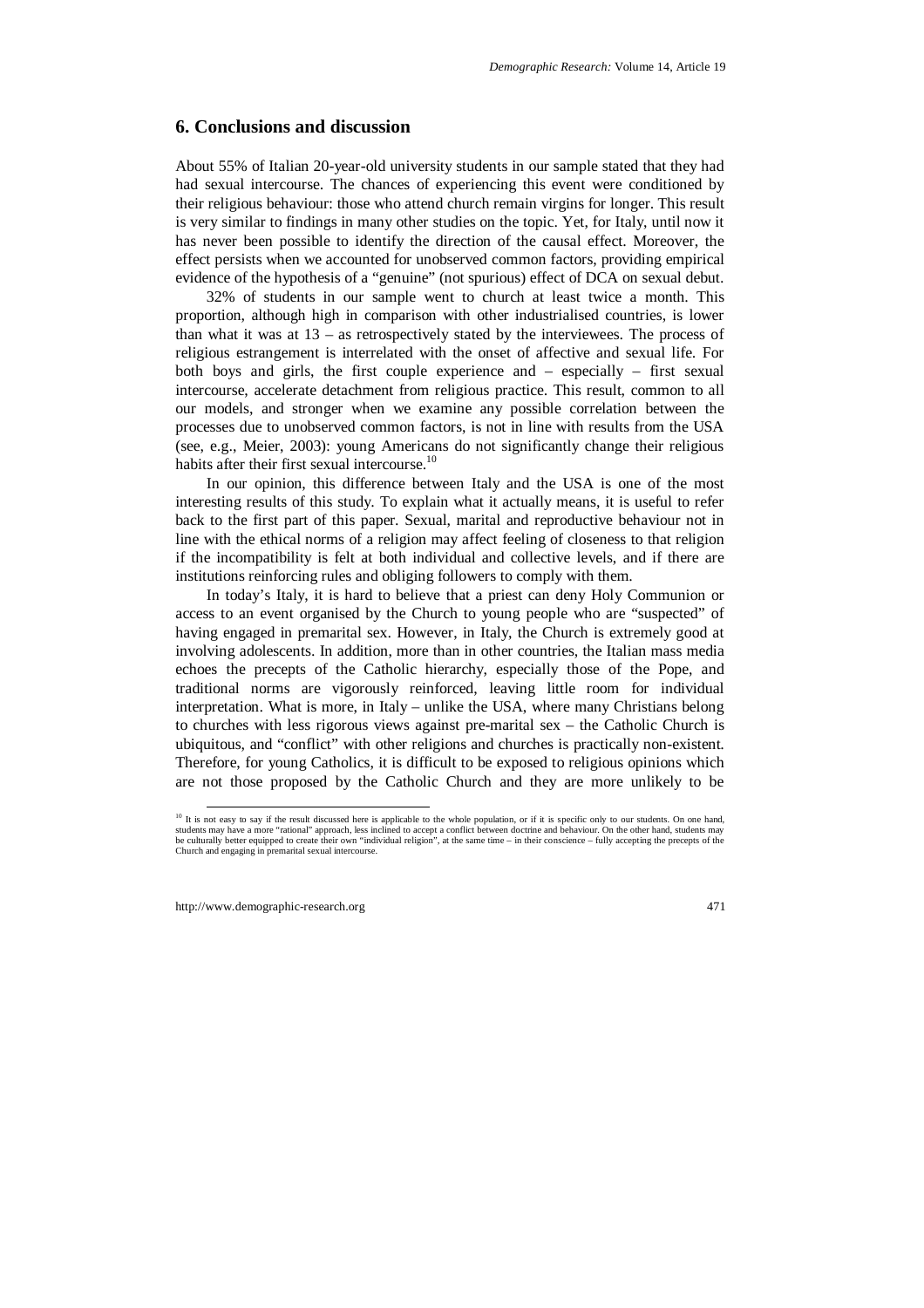involved in an affair with a person belonging to another religion. In this context of religious monoculture, many young people probably clearly perceive the incompatibility between sexual intercourse and Catholic affiliation. As a consequence, for many of them first sexual intercourse may accelerate voluntary detachment from the Catholic Church.

Lastly, we would like to define the "boundaries" of our results better. We have shown a reciprocal effect between the two processes of the onset of adult sexuality and estrangement from regular religious practice. However, in Italy, the large majority of practising young Catholics – even with delayed first sexual intercourse – do not reach marriage as virgins. As shown in table 3 for Italy, only 33% of young Italian Catholics going to church at least once a month, interviewed in 2000, stated that sexual intercourse before marriage was inadmissible. This idea of reciprocal compatibility between sex and religion is also confirmed by the behaviour of our students (table 7): many of them regularly go to church although they have already experienced sexual intercourse, and many who have experienced it regularly go to church. Among the churchgoer, non-virgin people are 36% (m) and 39% (f), and among non-virgin the churchgoers are 23% (m) and 30% (f). It is difficult that all the non-virgin churchgoers go to church because of social pressure: most of them do not live in remote villages, and many live far from their families. $11$ 

## **Table 7: All university students aged 19-21 by sexual intercourse and church attendance**

|    |                                                       | Males | Females |
|----|-------------------------------------------------------|-------|---------|
| -1 | Virgins going to church at least once a month         | 15.2  | 20.4    |
| 2  | Non-virgins going to church at least once a month     | 8.5   | 13.3    |
| 3  | Virgins not going to church at least once a month     | 23.2  | 19.9    |
| 4  | Non-virgins not going to church at least once a month | 53.1  | 46.4    |
|    | Total                                                 | 100.0 | 100.0   |

Consequently, *bricolage* religion (or better, the *bricolage* sexual ethic) is an important component of the approach to sexuality, also for Catholic students in Italy. This extensive reciprocal coexistence between affiliation to the Catholic religion and sexual experiences condemned by the Catholic religious ethic is also a signal of the relative flexibility of Catholicism, confirming the results of other recent comparative studies (McNamara Barry and Nelson, 2005).

 <sup>11</sup> In this paper, social pressure was only measured by means of individual-level indicators. In future research, it may be interesting to adopt other approaches, e.g., examining whether the reciprocal association between FSI and DCA is stricter in the more "traditional" areas. This hypothesis may be verified by a multilevel approach (e.g., clustering students by province, putting both individual-level and province-level indicators) in the regression models, and/or reprocessing data separately in areas characterised by different levels of church attendance and different ages at sexual debut.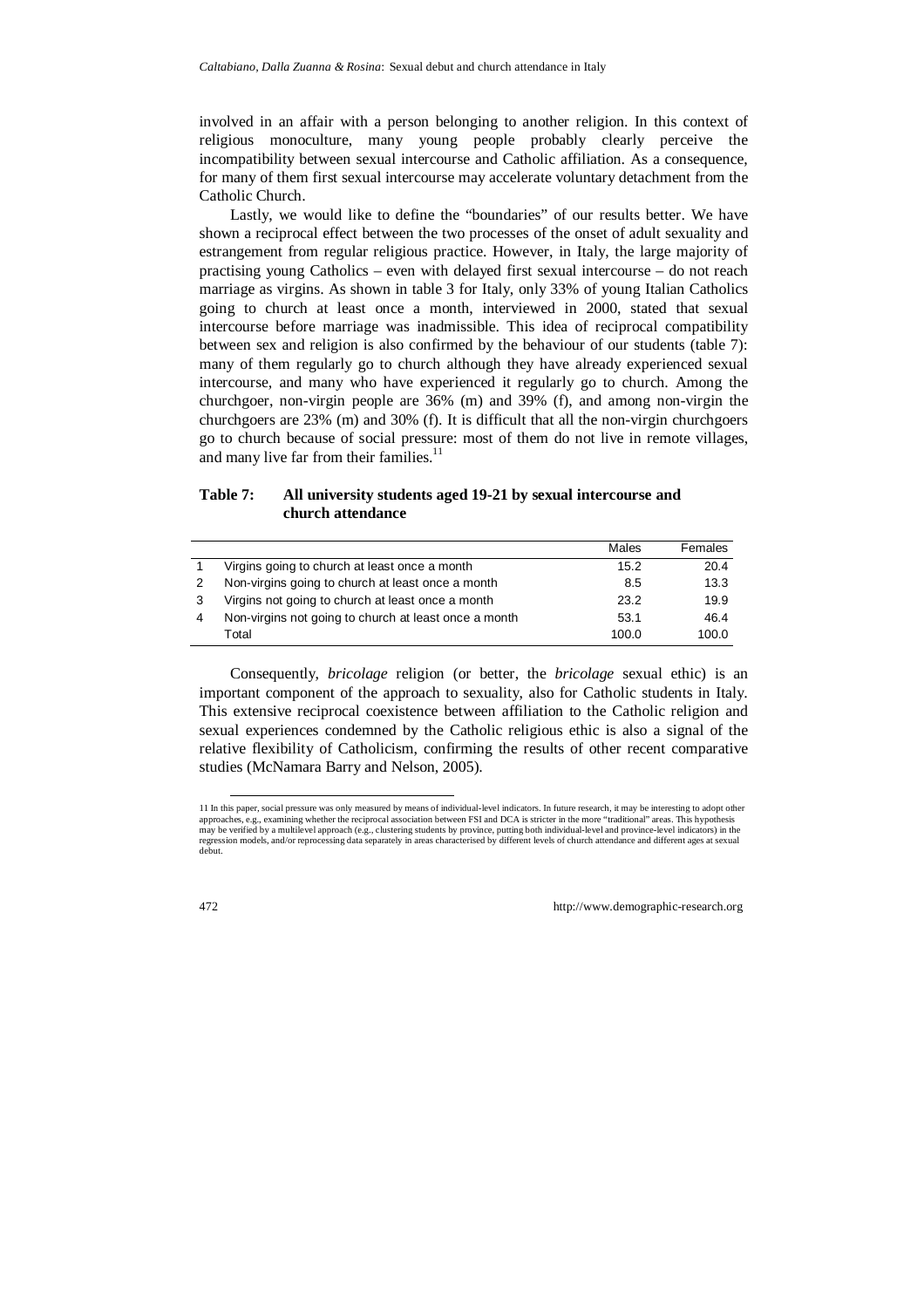## **References**

- Aasave A., Billari F. C., Michielin F., Panis C. (2003) A Monte Carlo study of (simultaneous) hazard models with flexible baseline and normally distributed error terms. Paper presented at PAA 2003 Annual Meeting, Minneapolis (USA), 1-3 May 2003.
- Barbagli M., Castiglioni M., Dalla Zuanna G. (2004) Fare famiglia in Italia, Il Mulino, Bologna.
- Baizán P., A. Aassve and F.C. Billari (2003) Cohabitation, marriage, and first birth: the interrelationship of family formation events in Spain, *European Journal of Population*, 19, 147-169.
- Bajos, N. and Spira, A. (1993) The ACSF survey: setting up a multidisciplinary study of sexuality, *Population*, 48, 1,209-1,227.
- Benda, B. B., and Corwyn, R. F. (1997) A test of a model with reciprocal effects between religiosity and various forms of delinquency using 2-stage least-squares regression, *Journal of Social Services Research*, 22, 27–52.
- Berndt E.R., B.H. Hall, R.E. Hall, J.A. Hausman (1974) Estimation and inference in nonlinear structural models, *Annals of Economic and Social Measurement*, 3, 653-665.
- Billari F.C. and R. Borgoni (2002) Spatial profile in the analysis of event histories: an application to first sexual intercourse in Italy, *International Journal of Population Geography*, 8, 261-275.
- Bozon M. (2003) At what age do women and men have their first sexual intercourse? World comparisons and recent trends. *Population and Societies*, 391, 1-4.
- Bozon M. and O. Kontula (1998) Sexual initiation and gender in Europe. A crosscultural analysis of trends in the twentieth century, in M. Hubert, N. Bajos and T. Sandfort (eds.) Sexual behaviour and HIV/AIDS in Europe. Comparison of national survey, UCL Press, London, UK.
- Brewster K.L, E.C. Cooksey, D.K. Guilkay and R.R. Rindfuss (1998) The changing impact of religion on the sexual and contraceptive behaviour of adolescent women in the United States, *Journal of Marriage and the Family*, 60, 493-504.
- Caritas Italiana (2003) XIII rapporto sull'immigrazione in Italia, Rome.
- Castiglioni M. (2004) First sexual intercourse and contraceptive use in Italy, in G. Dalla Zuanna and C. Crisafulli (eds.), 19-39.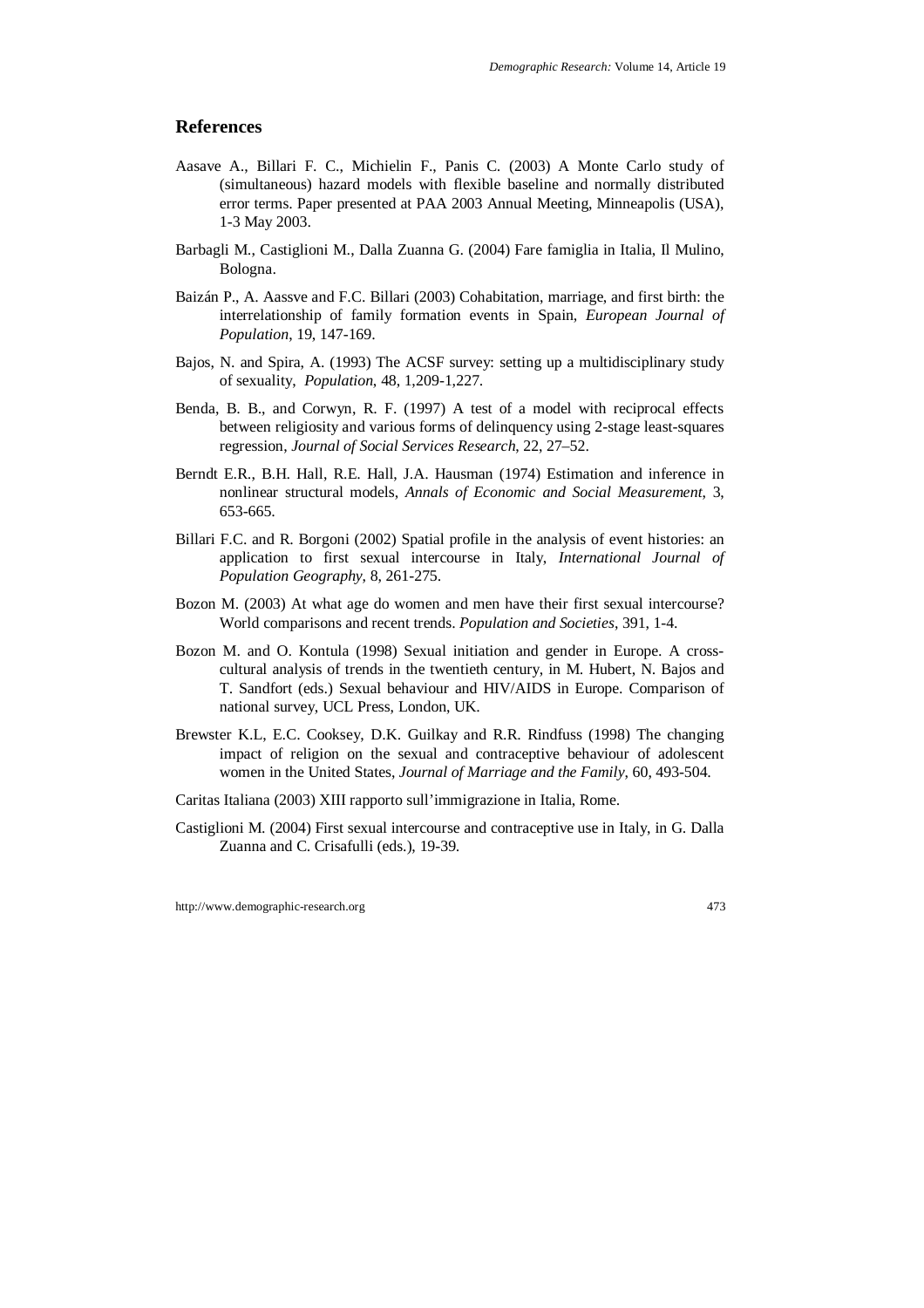- Castiglioni M. and G. Dalla Zuanna (1995) Some indications on trends of reproductive behaviour of never married women in Italy, in IRP-CNR: Contribution of Italian Scholar at the European Population Conference (EAPS), 5-21.
- Castiglioni M., G. Dalla Zuanna and M. Loghi (2001) Planned and unplanned births and conceptions in Italy 1970-1995, *European Journal of Population*, 17, 3, 207-233.
- Cazzola A. (1999) L'ingresso nella sessualità adulta, in P. De Sandre, A. Pinnelli and A. Santini (eds.), Nuzialità e fecondità in trasformazione: percorsi e fattori del cambiamento, Il Mulino, Bologna, Italy, 311-325.
- Cesareo V., R. Cipriani, F. Garelli, C. Lanzetti and G. Rovati (1995) La religiosità in Italia, Mondadori, Milan, Italy.
- Coppola L. (2004) Education and union formation as simultaneous in Italy and Spain, *European Journal of Population*, 20, 219-250.
- Dalla Zuanna G. and C. Crisafulli (2004a) The survey on Italian students: theoretical background and the framework of data collection, in: Dalla Zuanna G. and C. Crisafulli (eds.), 77-86.
- Dalla Zuanna G. and C. Crisafulli (eds.) (2004b) Sexual behaviour of Italian students, Dipartimento Statistico, Università di Messina. Downloading in PDF format: http://homes.stat.unipd.it/gpdz/
- Denissenko M., Dalla Zuanna G., Guerra D. (1999) Sexual behaviour and attitudes of students in the Moscow State University, *European Journal of Population*, 15, 279-304.
- De Sandre P., F. Ongaro, R. Rettaroli and S. Salvini (2000) *Fertility and family surveys in countries of the ECE region. Standard Country Report for Italy*, Economic Studies no. 100, UN-ECE, New York and Geneva.
- Fabris G.P. and R. Davis (1978) Il mito del sesso, Mondadori, Milan, Italy.
- Festinger L. (1957) A theory of cognitive dissonance, Harper, New York, USA.
- Garelli F., G. Guizzardi and E. Pace (eds.) (2003) Un singolare pluralismo, Il Mulino, Bologna, Italy.
- Gervais D. and D. Gauvreau (2003) Women, priests, and physicians: family limitation in Quebec, 1940-1970, *Journal of Interdisciplinary History*, XXXIV, 2, 293- 314.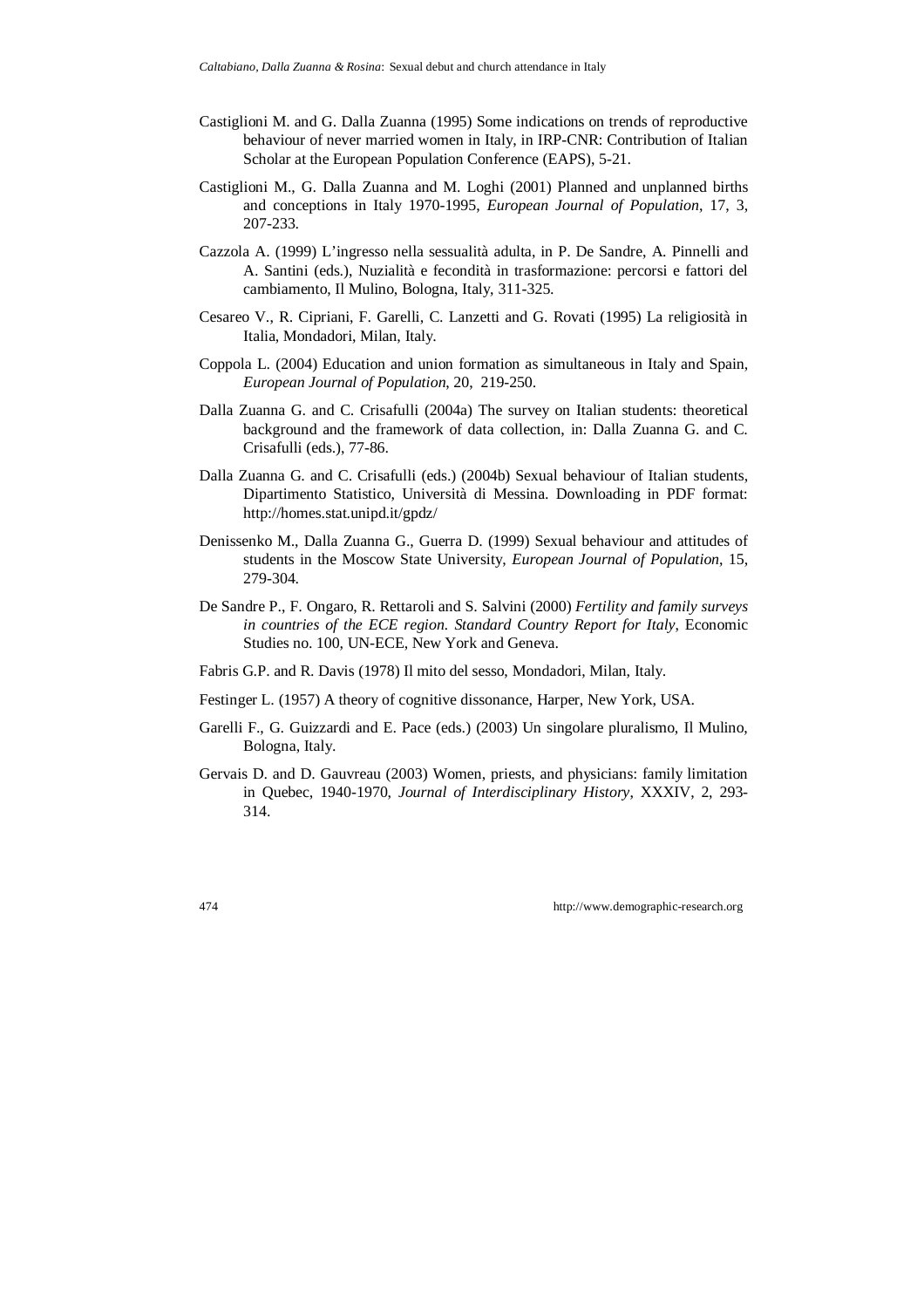- Goldscheider C. (1971) Population, modernization, and social structure, Little Brown & Company, Boston, USA.
- Hakim C. (2003) A new approach to explaining fertility patterns: preference theories, *Population and Development Review*, 29, 3, 349-374.
- Hardy S. A. and M. Raffaelli (2003) Adolescent religiosity and sexuality: an investigation on reciprocal influences, *Journal of Adolescence*, 26, 731-739.
- Heckman J.J. (1979) Sample selection bias as a specification error, *Econometrica*, 47, 153-161.
- INE (2004) Salud y habitos sexuales, Boletin Informativo del Instituto Nacional de Estadistica, 4, Madrid, Espana.
- Kontula O. (2004). Reproductive health behaviour of young Europeans, Volume 2: The role of education and information. Council of Europe Publishing, Strasbourg, France. Downloading in PDF format: http://www.coe.int/population.
- Lillard L. A. and C.W.A. Panis (2000) aML user's guide and reference manual. Econware Inc., Los Angeles, USA.
- Lillard L.A. (1993) Simultaneous equation for hazard. Marriage duration and fertility timing, *Journal of Econometrics*, 56, 189-217.
- Lillard L.A. and L.J. Waite (1993) A joint model of marital childbearing and marital disruption, *Demography*, 30, 653-681.
- Lillard L.A., M.J. Brien and L.J. Waite (1995) Premarital cohabitation and subsequent marital dissolution: a matter of self-selection?, *Demography*, 32, 437-457.
- Luckmann T. (1979) The structural conditions of religious consciousness in modern societies, *Japanese Journal of Religious Studies* 6, 121-137.
- McNamara Barry C. and L. Nelson (2005) The role of religion in the transition to adulthood for young emerging adults, *Journal of Youth and Adolescence*, 34, 245-255.
- McQuillan K. (2004) When does religion influence fertility?, *Population and Development Review*, 30, 1, 25-26.
- Meier A. M. (2003) Adolescents' transition to first intercourse, religiosity, and attitudes about sex, *Social Forces*, 81, 1031-1052.
- Miller L. and M. Gur (2002) Religiousness and sexual responsibility in adolescent girls, *Journal of Adolescent Health*, 31, 401-406.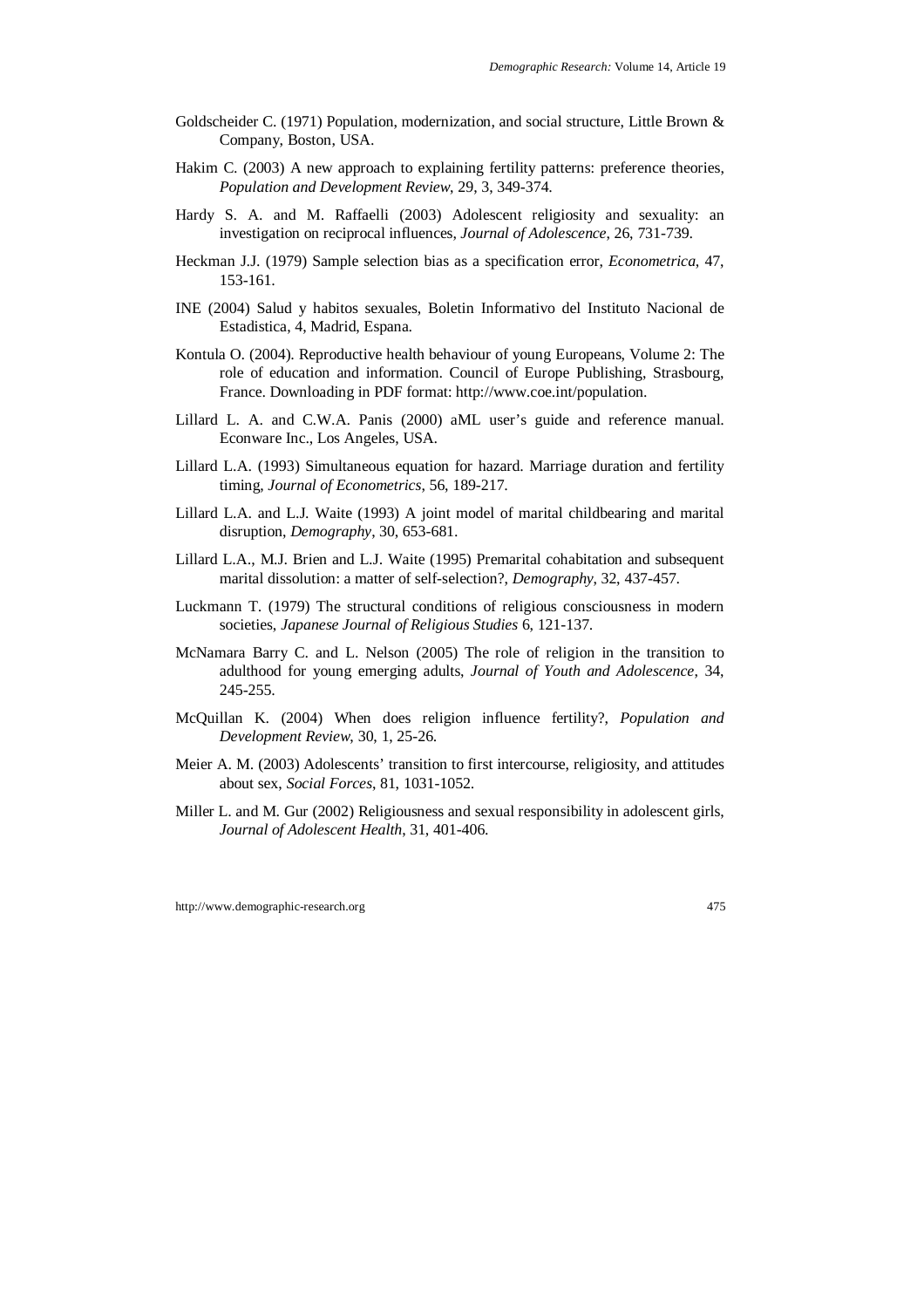- Miller B.C. and K.A. Moore (1990), Adolescent sexual behaviour, pregnancy and parenting: research through the 1980s, *Journal of Marriage and the Family*, 52, 1025-1044.
- Murray N. J., L. S. Zabin, V. Toledo-Dreves and X. Luengo-Charath (1998) Gender differences in factors influencing first intercourse among urban students in Chile, *International Family Planning Perspectives*, 24, 139-144.
- Ò Grada C. (1991) New evidence on the fertility transition in Ireland 1880-1911, *Demography*, 28, 535-548.
- Okun B. S. (2000) Religiosity and contraceptive method choice: the Jewish population of Israel, *European Journal of Population*, 16, 109-132.
- Ongaro F. (2001), First sexual intercourse in Italy: a shift towards an ever more personal experience?, 24<sup>th</sup> IUSSP General Population Conference, Salvador, Brazil, 18-24 August.
- Pisati M. (2000) La domenica andando alla messa. Un'analisi metodologica e sostantiva di alcuni dati sulla partecipazione degli italiani alle funzioni religiose, *Polis*, 1, 113-138.
- Reinisch J. M. Samders S. A. Hill C. A. Ziemba-Davis M. (1992) High risk sexual behaviour among heterosexual undergraduates at a midwestern university, *Family Planning Perspectives*, 24, 116-121, 145.
- Rizzi E. (2004) Religiousness and sexual ethics, in G. Dalla Zuanna and C. Crisafulli (eds.), 249-264.
- Rosina A. (2004), Family Formation in Italy: A Cohort Approach, in G. Dalla Zuanna and G.A.Micheli (eds.), Strong family and low fertility: a paradox?, Kluwer Academic Press, Dordrecht.
- Rosina A. and R. Fraboni (2004) Is marriage losing its centrality in Italy?, *Demographic Research*, 11, 149-172.
- Rosina A. and G. Rivellini (2004) Living arrangements, trasgressive behaviour and sexuality, in G. Dalla Zuanna and C. Crisafulli (eds.), 125-133.
- Rostan M. (2002) Giovani del nuovo secolo, in C. Buzzi, A. Cavalli and A. de Lillo (eds.) Giovani del nuovo secolo, il Mulino, Bologna, Italy, 367-386.
- Rostosky S. S., M. D. Regnerus, and M. L. Comer Wright (2003) Coital debut: the role of religiosity and sex attitudes in the Add Health Survey, *Journal of Sex Research*, 40, 358-367.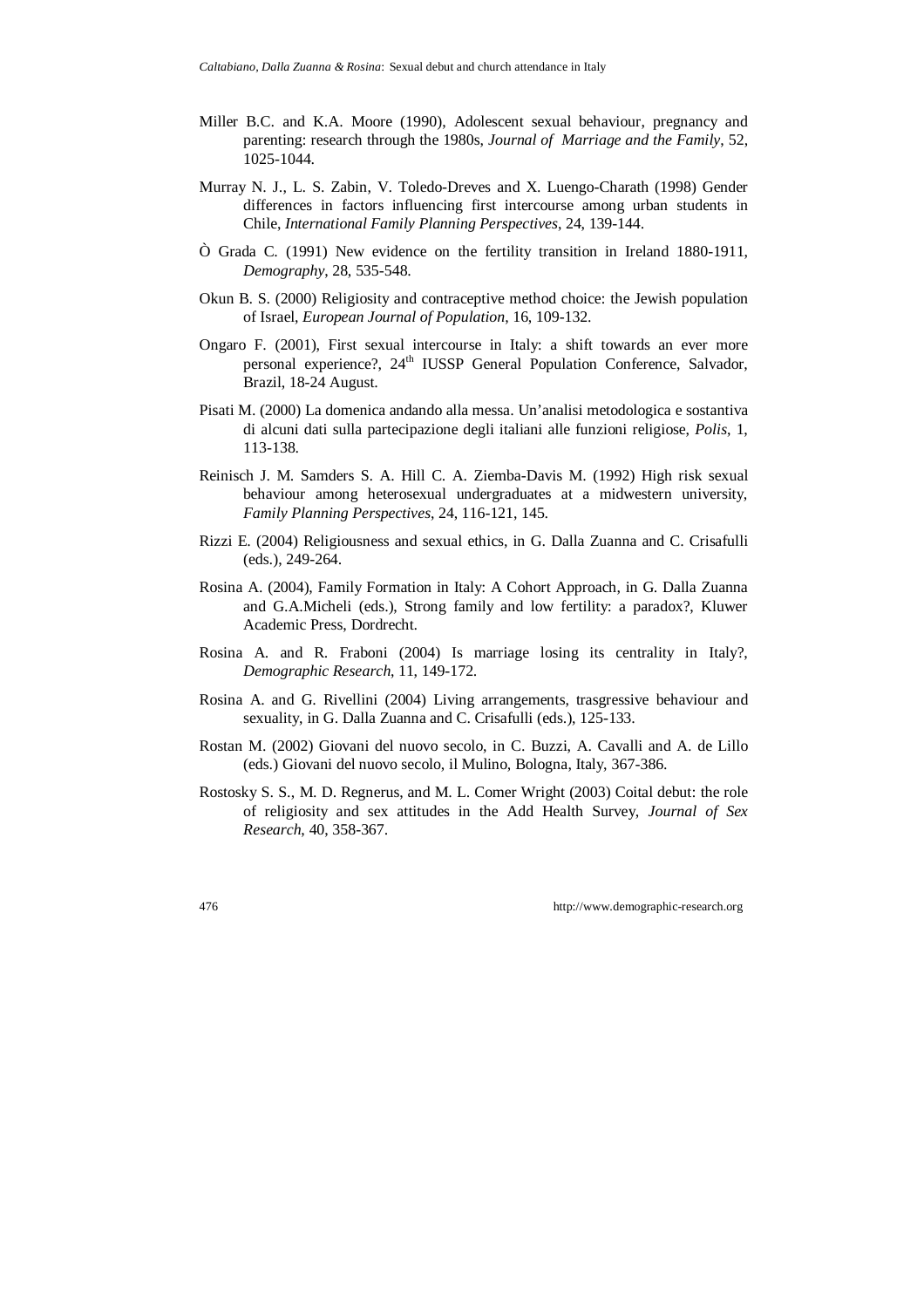- Rostosky S. S., B. L. Wilcox, M. L. Comer, B. A. Randall (2004). The impact of religiosity on adolescent sexual behaviour: a review of evidence, *Journal of Adolescent Research*, 19, 677-697.
- Sprecher, S. and P. C. Regan (1996) College virgins: how men and women perceive their sexual status, *Journal of Sex Research*, 33, 3-15.
- Thornton and Camburn, (1987), The influence of the family on premarital sexual attitudes and behaviour, *Demography*, 24, 3, 323-340.
- Thornton A. and A. Camburn (1989) Religious participation and adolescent sexual behaviour, *Journal of Marriage and the Family*, 51, 3, 641-643.
- Thornton A., W.G. Axinn and D.H. Hill (1992) Reciprocal effects of religiosity, cohabitation and marriage, *American Journal of Sociology*, 98, 628-651.
- Trombetta P.L. (2004) Why does "self-made religion" spread in Italy?, paper presented at CESNUR 2004 international conference: Religious Movements, Conflict, and Democracy: International Perspectives, June 17-20, Baylor University, Waco, TX, USA.
- van de Kaa D. (2004) The true commonality: in reflexive modern societies fertility is a derivative, *Population Studies*, 58, 1, 77-92.
- Westoff C.F. and E.F. Jones (1979) The end of "Catholic" fertility, *Demography*, 16, 209-217.
- Whitbeck L. B., K. A. Yoder, D. R. Hoyt and R. D. Conger (1999) Early adolescent sexual activity: a developmental study, *Journal of Marriage and the Family*, 61, 934-946.
- YAA, 1993 The Japanese youth in comparison with the youth in the world, Youth Affairs Administration, Management and Coordination Agency, Tokyo.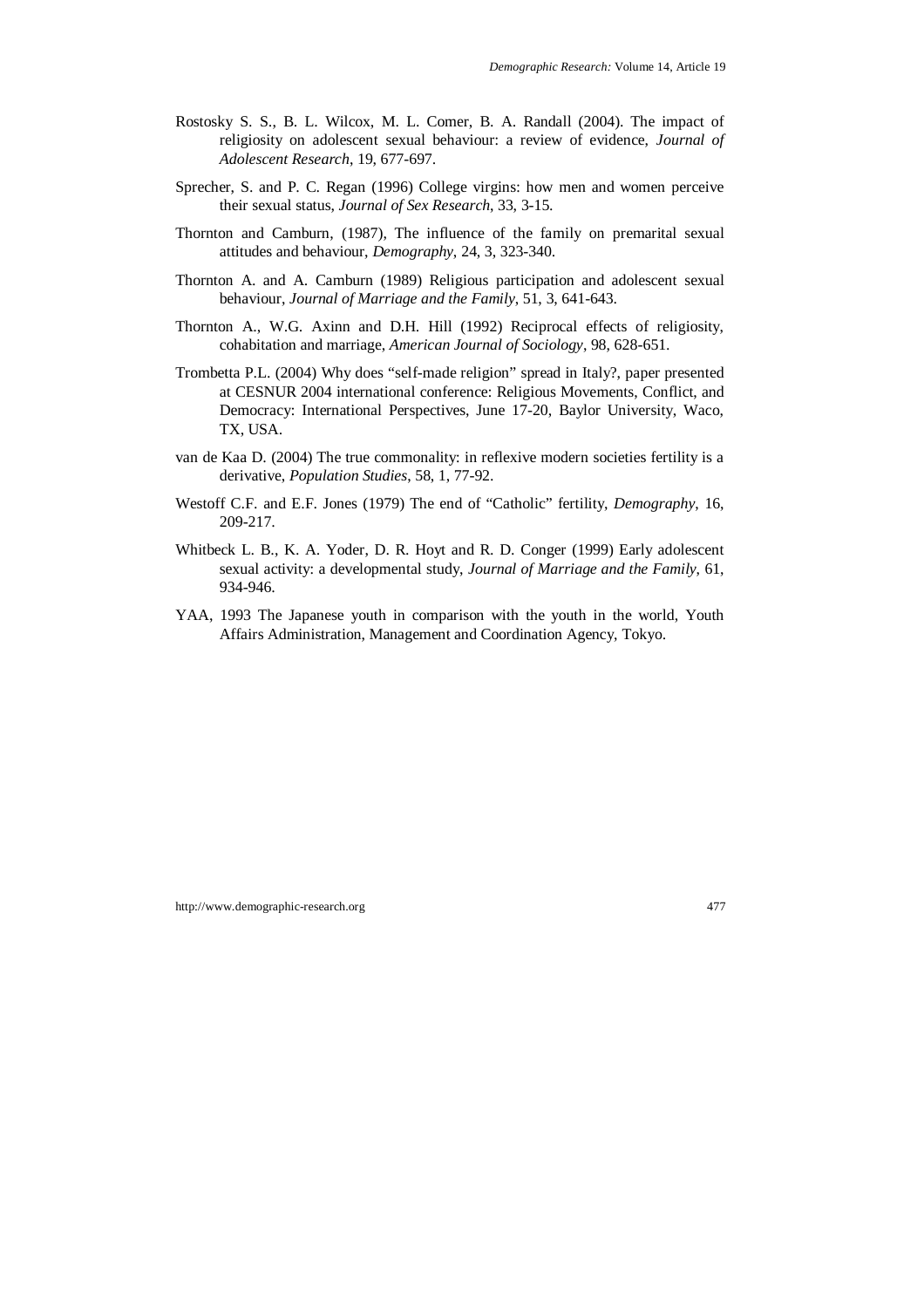## **Appendix**

#### **A more complex model…**

We use an event history approach with simultaneous hazard rate equations. To take individual heterogeneity into account, we included the appropriate random effects in each process. To control for unobserved factors which may concomitantly act on both processes, we allowed the random effects of the two regression equations to be correlated (Lillard et al., 1995; Baizán et al., 2003; Coppola, 2004). To control for selectivity in both processes, we included a selection equation in our model.

The statistical specification of the model applied here is derived from the framework developed by Lillard (1993). It consists of two simultaneous hazard rate equations, modelling time (from age 13) to First Sexual Intercourse (FSI) and Discontinuing Church Attendance (DCA), both estimated only on young people who still went to church at 13 at least once a month. We added a selection equation (Heckman, 1979), to take into account the selectivity introduced in the model when only these individuals were included. This was necessary because, as already stated, respondents who were religious at 13 may be a non-random subset of the general population.

The model is the following:

$$
\begin{cases}\n\ln h_i^{\text{FSI}}(t) = y_i^{\text{FSI}}(t) + \sum_j a_j x_{ij} + \sum_k \alpha_k w_{ik} (t) + \delta \\
\ln h_i^{\text{DCA}}(t) = y_i^{\text{DCA}}(t) + \sum_j b_j x_{ij} + \sum_k \beta_k w_{ik} (t) + \varepsilon \\
z^* = \sum_j c_j x_{ij} + \theta, & \begin{cases}\nz = 0 \text{ if } z^* \leq 0; \\
z = 1 \text{ if } z^* > 0;\n\end{cases}\n\end{cases}
$$

with  $\ln h_i^{\text{DCA}}(t)$  observed if and only if  $z = 1$ .

$$
\begin{pmatrix}\n\delta \\
\epsilon \\
\theta\n\end{pmatrix} \sim N \begin{pmatrix}\n0 \\
0 \\
0\n\end{pmatrix}, \begin{pmatrix}\n\sigma_{\delta}^2 & \rho_{\delta \epsilon} & \rho_{\delta \theta} \\
\rho_{\delta \epsilon} & \sigma_{\epsilon}^2 & \rho_{\epsilon \theta} \\
\rho_{\delta \theta} & \rho_{\epsilon \theta} & \sigma_{\theta}^2\n\end{pmatrix}
$$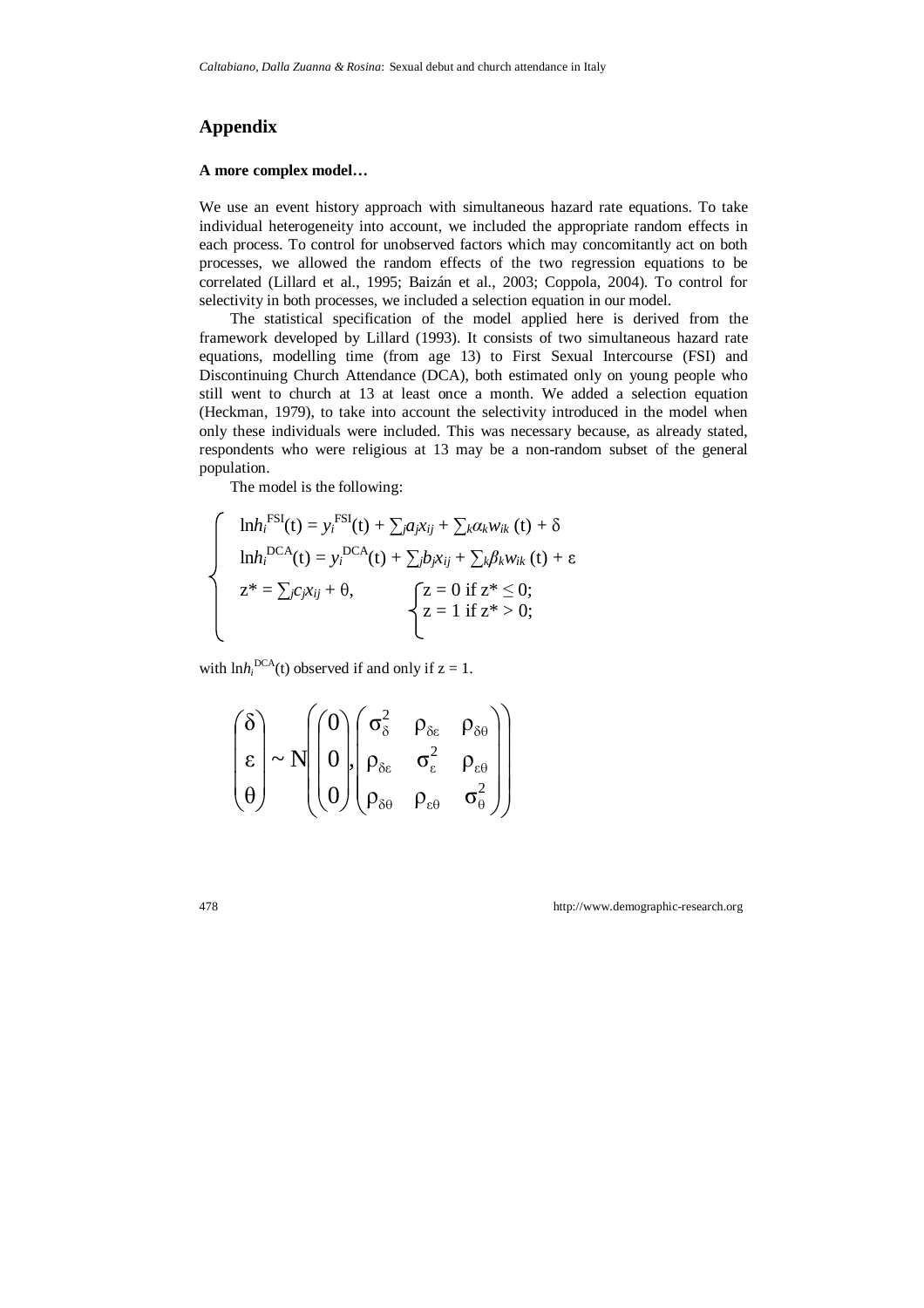If all selection operates through observed covariates, the two equations may be estimated only by using data about individuals who still went to church at 13. However, if there is correlation between  $\delta$ ,  $\varepsilon$  and  $\theta$ , estimations made using only this sub-sample produce biased coefficient estimates, due to a possible self selection-mechanism.

Each  $y(t)$  denotes a piecewise linear Gompertz function which captures the effect of time on risk. These functions are used to approximate continuous functions, and are composed of functions that are linear within each interval. These linear functions are connected at knots given *a priori*: piecewise linear Gompertz functions are therefore also continuous functions. This kind of baseline allows for a variety of patterns of the duration dependence in the hazard function (Lillard and Waite, 1993; Baizán et al., 2003). In this analysis, the knots are placed at ages 13, 15, 17, 19 and 25. Ages 13 and 25 were the limit ages in our model, corresponding respectively to duration 0 and to the maximum possible duration in our data. The other knots were placed at ages 15, 17 and 19 (age 20 for discontinuing church attendance), after several experiments, in order to maximise the significance and slope variation of each spline segment, as Lillard and Panis (2000) suggest. Knots were placed at the same ages in the models for males and females, as we found no extremely significant differences.

 ${x_{ij}}$  denotes time-constant covariates.  ${w_{ik}}(\cdot)$  are time-varying covariates.

Random variables  $\delta$ ,  $\varepsilon$ , and  $\theta$  capture unobserved heterogeneity, and are assumed to have joint trivariate normal distribution ( $\rho_{hk}$  is the correlation between the unobserved heterogeneity terms of the equations). The selection equation is a probit equation which requires its unobserved heterogeneity component  $\theta$  to have predetermined unit variance.

Model estimation was performed using full-information maximum likelihood, as implemented in the aML 1.04 package (Lillard and Panis, 2000). The t-statistics are based on the BHHH procedure (Berndt et al., 1974).

#### **…and its results**

In the first step (model 1 in table 8), we performed two separate analyses of the two processes (first sexual intercourse, FSI, and discontinued church attendance, DCA), without taking into account unobserved heterogeneity or the correlation between the parallel processes. We found a positive and significant effect of the time-varying covariate DCA on the FSI process, and vice versa. These results are consistent with the H1 ("religiosity effect") and H2 ("adaptation effect") hypotheses. Subsequently, we added random effects to control for unobserved heterogeneity, without considering the correlation between the two processes (extensive results not shown). The parameter representing unobserved heterogeneity, σ, was highly significant in both equations.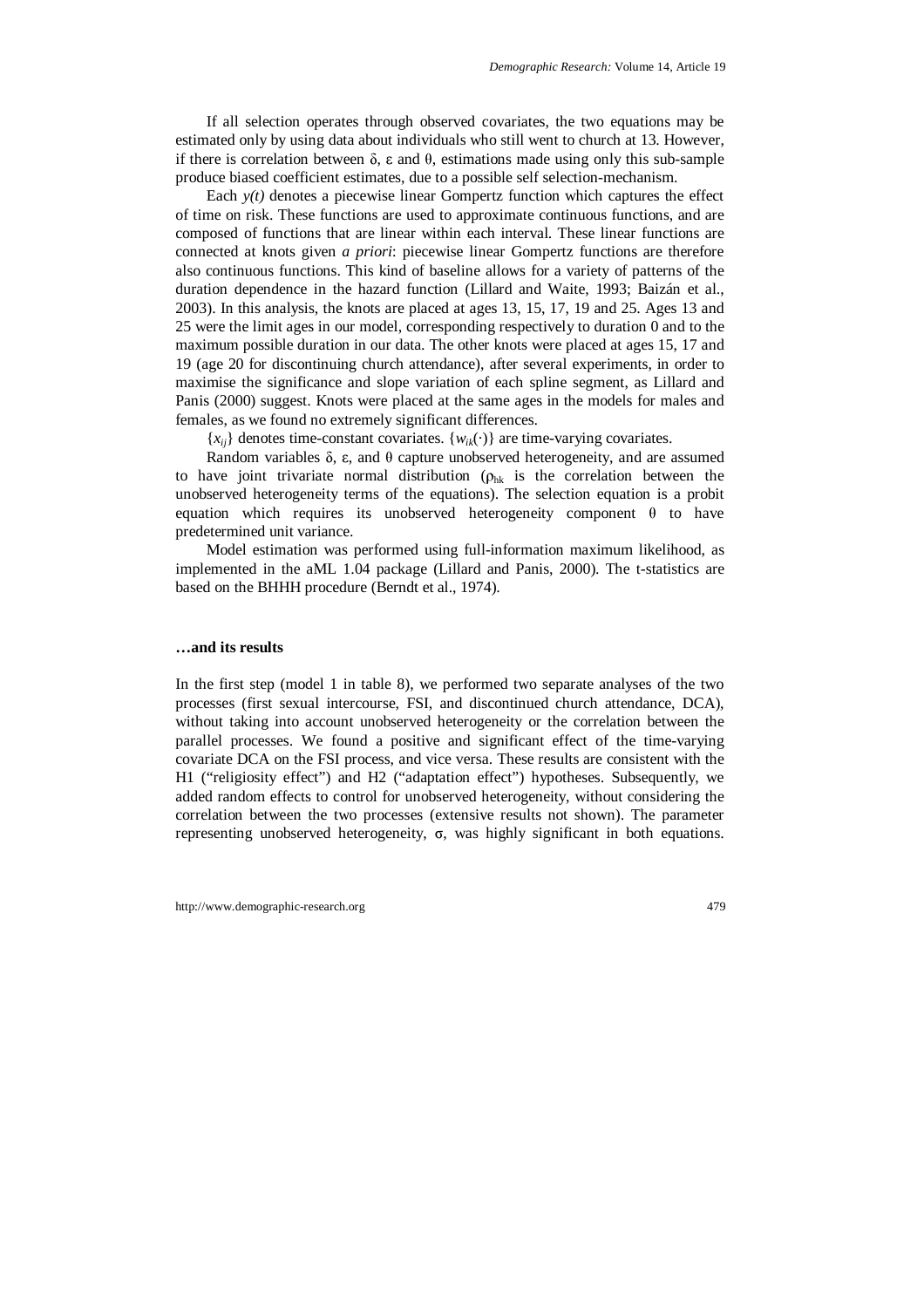However, it was definitely greater on the process of DCA ( $\sigma$  = 2.15 for males, 2.32 for females) than on the transition process to FSI ( $\sigma$ =0.56 for males, 0.32 for females)<sup>12</sup>. Accordingly, by including unobserved heterogeneity, there are greater consequences on the effect of FSI on DCA (the "adaptation effect", in relation to model 1, goes from 1.64 to 2.54 for males and from 1.79 to 2.90 for females) than on the effect of DCA on FSI (the "religiosity effect", in relation to model 1, goes from 1.76 to 1.83 for males and from 1.81 to 1.85 for females).

The next step was to add the correlation between the two processes, thus creating a system of two simultaneous equations, taking unobserved heterogeneity into account (model 2 in table 8). We obtained a negative correlation (-0.28 for males, -0.56 for females), meaning that, among the common latent factors, some factors which act in opposite directions on the two processes prevail (i.e., they support a conciliation between sexual experience and religious participation).<sup>13</sup> When the correlation between the two processes is considered, the mutual positive effect between FSI and DCA grows considerably (compare model 1 and 2).

We have then examined the possible selection mechanism – due to the fact that the analysis was carried out only on the subsample of individuals attending church at 13 years old – by resorting to a probit model (Heckman, 1979). A multiprocess model was obtained, in which the parallel processes of DCA and FSI were analysed conditional upon attending Mass at 13. We initially estimated two separate multiprocess models, one for DCA and one for FSI. For Italian students, we found a significant correlation only between the selection equation and the process of DCA on the male population (analytical results not shown).

The final model (model 3 in table 8) is a multiprocess model made up of three simultaneously estimated equations: a probit regression for the selection mechanism and two interdependent hazard regressions for DCA and FSI. Since in a previous model we found no evidence of a selection mechanism acting on FSI, in order to avoid identification problems in such a complex model, we decided to constrain the correlation between the probit equation and the hazard equation on FSI to zero. We found that, once we had accounted for the correlation between DCA and FSI, the selection effect proved to be negligible. As a consequence, the results obtained (model 3 in table 8) were very similar to those obtained in model 2 in table 8.

 <sup>12</sup> The fact that unobserved heterogeneity is lower on FSI than on DCA suggests that the covariates included in the model ("observed heterogeneity") have more explanatory power on FSI than on DCA. In particular, the time-varying covariate "Couple relationship" is strongly connected with FSI. If we exclude this covariate from the model, the parameter representing unobserved heterogeneity greatly increases in the equation on FSI.

<sup>13</sup> The aim of this paper was to estimate correctly a measure of the mutual relationship between FSI and DCA, net of potential (observed and unobserved) sources of spuriousness. Nevertheless, it will be interesting, in future research, to go more deeply into a study of the causal mechanisms linking the two processes, including the (latent) factors supporting a conciliation between sexual experience and religious habits (on the basis of the negative correlation between the unobserved heterogeneity of the two processes).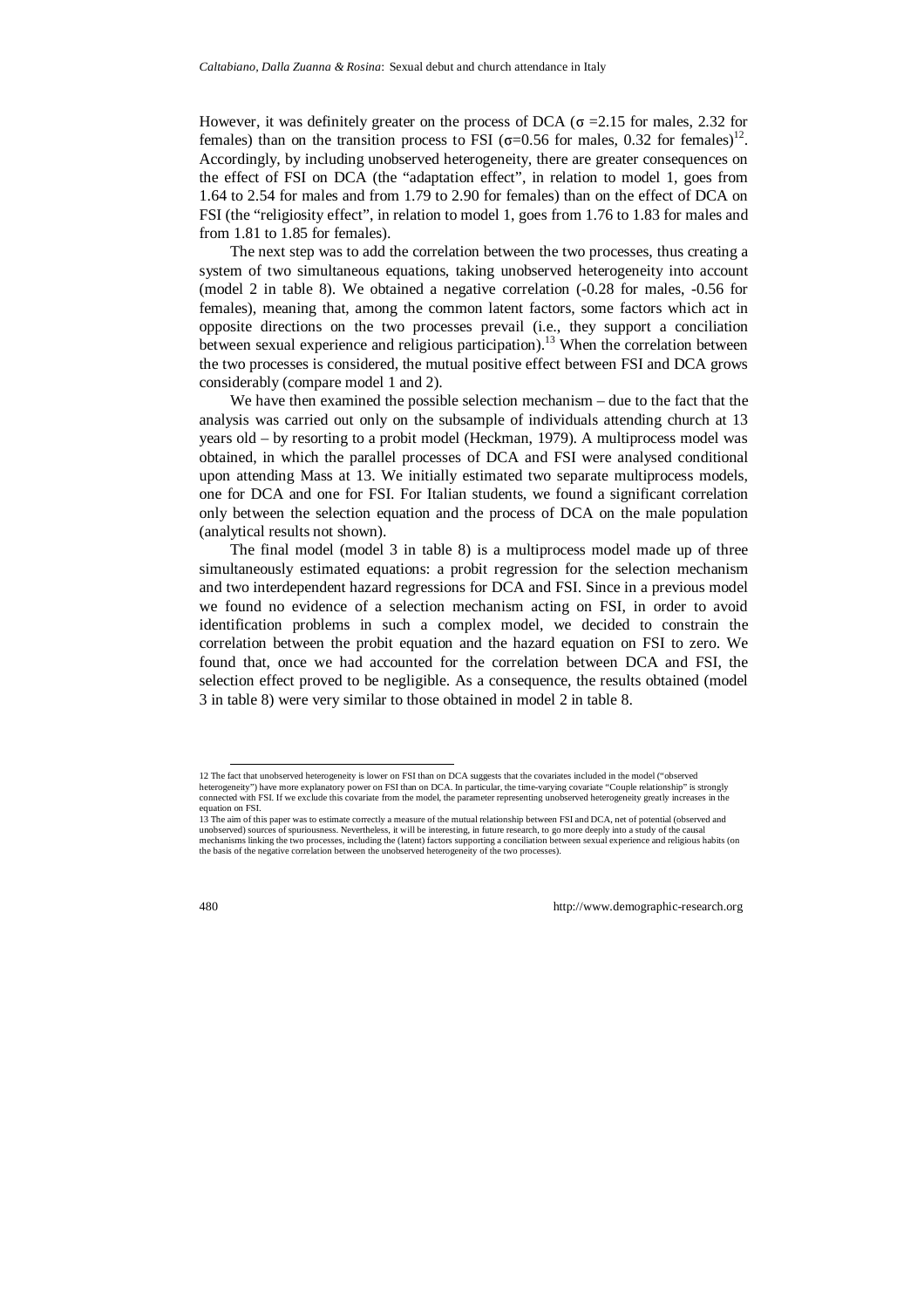In all models examined here, we found a positive, strong effect of DCA on FSI and vice versa. Therefore, our data provide empirical evidence of both a "religiosity effect" (H1) and an "adaptation effect" (H2) in Italian university students.

Lastly, we would like to comment briefly on the results obtained for the other covariates, although the effects are not directly relevant for our analysis, being included in the model only as control factors. Parent's church attendance showed a significant effect (in the expected direction) only on the (statistical) risk of DCA, but not on the risk of FSI. Living in the south of Italy had a protective effect on both the risk of DCA and FSI for females, whereas it increases the risk of DCA for males. This reflects a gender difference in religious participation in the south (see Rizzi, 2004).

Having highly educated parents had a positive effect on both processes, but was only significant on FSI. Being in a couple relationship had a strong positive impact on FSI, and a less strong but still significant impact on DCA.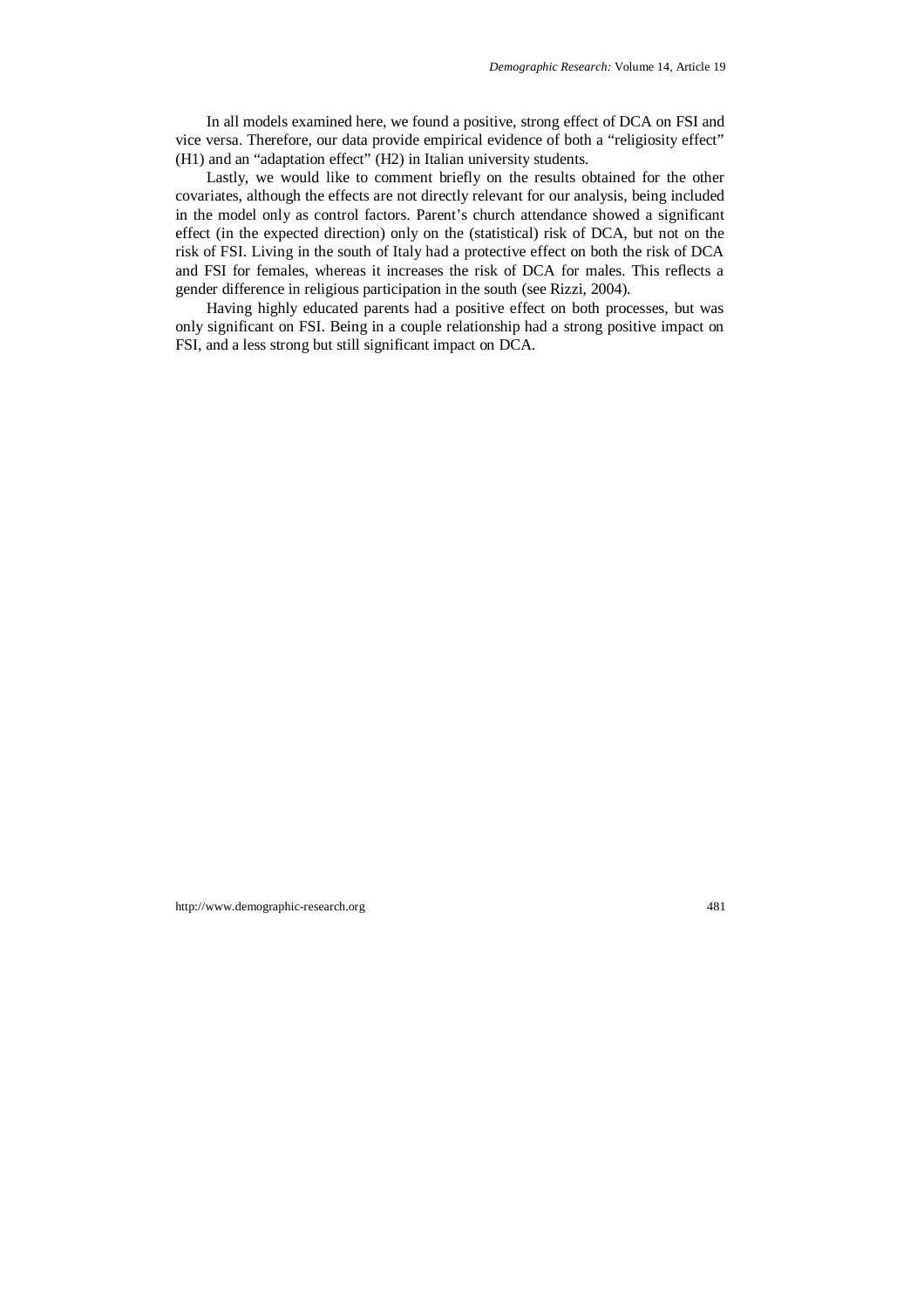## **Table 8: Multiprocess models on risk of first intercourse and risk of discontinuing church attendance. Italian university students attending church at 13 years old.**

|                                                 | Relative risks |                  |            |             |                    |            |
|-------------------------------------------------|----------------|------------------|------------|-------------|--------------------|------------|
| Covariates                                      | Model 1        | Males<br>Model 2 | Model 3    | Model 1     | Females<br>Model 2 | Model 3    |
| HAZARD MODEL FOR FIRST SEXUAL INTERCOURSE (FSI) |                |                  |            |             |                    |            |
| Spline                                          |                |                  |            |             |                    |            |
| Constant                                        | $-6.06***$     | $-6.25***$       | $-6.25***$ | $-7.22$ *** | $-7.19***$         | $-7.18***$ |
| Age 13-14                                       | $0.88***$      | $0.84***$        | $0.84***$  | $0.93***$   | $0.89***$          | $0.89***$  |
| Age 15-16                                       | $0.47***$      | $0.48***$        | $0.48***$  | $0.53***$   | $0.52***$          | $0.52***$  |
| Age 17-18                                       | 0.10           | $0.16*$          | $0.16**$   | $0.12**$    | $0.12**$           | $0.12**$   |
| Age 19 +                                        | $-0.12*$       | $-0.10$          | 0.10       | $-0.14***$  | $-0.14***$         | $-0.14***$ |
| TIME-CONSTANT COVARIATES                        |                |                  |            |             |                    |            |
| Attended church at 13                           |                |                  |            |             |                    |            |
| Always                                          | 1.00           | 1.00             | 1.00       | 1.00        | 1.00               | 1.00       |
| Sometimes                                       | 0.98           | 0.93             | 0.93       | 1.05        | 0.99               | 0.99       |
| Father attended church when child was 13        |                |                  |            |             |                    |            |
| Weekly                                          | 1.00           | 1.00             | 1.00       | 1.00        | 1.00               | 1.00       |
| Sometimes                                       | 1.16           | 1.15             | 1.15       | 1.13        | 1.09               | 1.09       |
| Never                                           | 1.25           | 1.26             | 1.26       | 1.25        | $1.22*$            | $1.22*$    |
| Mother attended church when child was 13        |                |                  |            |             |                    |            |
| Weekly                                          | 1.00           | 1.00             | 1.00       | 1.00        | 1.00               | 1.00       |
| Sometimes                                       | 0.98           | 0.97             | 0.97       | 0.95        | 0.91               | 0.91       |
| Never                                           | 0.77           | 0.75             | 0.75       | 1.12        | 1.07               | 1.07       |
| Geographical area of residence                  |                |                  |            |             |                    |            |
| North-centre                                    | 1.00           | 1.00             | 1.00       | 1.00        | 1.00               | 1.00       |
| South                                           | 0.95           | 0.93             | 0.94       | $0.81***$   | $0.81***$          | $0.81***$  |
| Outside Italy                                   | 1.45           | 1.60             | 1.60       | $0.53*$     | 0.55               | 0.55       |
| Education of father F and mother M              |                |                  |            |             |                    |            |
| M low<br>F low                                  | 1.00           | 1.00             | 1.00       | 1.00        | 1.00               | 1.00       |
| F high<br>M low                                 | 1.02           | 1.02             | 1.02       | $1.20*$     | $1.20*$            | $1.20*$    |
| F low<br>M high                                 | 1.06           | 1.04             | 1.04       | $1.30**$    | $1.30**$           | $1.30**$   |
| F high<br>M high                                | $1.18*$        | $1.21*$          | $1.21 *$   | $1.14*$     | $1.13*$            | $1.13*$    |
| TIME-VARYING COVARIATES                         |                |                  |            |             |                    |            |
| Couple relationship                             |                |                  |            |             |                    |            |
| Never                                           | 1.00           | 1.00             | 1.00       | 1.00        | 1.00               | 1.00       |
| Yes                                             | $5.07***$      | 5.64 ***         | $5.64***$  | 11.27 ***   | 11.39 ***          | 11.38 ***  |
| Stopped church attendance                       |                |                  |            |             |                    |            |
| No                                              | 1.00           | 1.00             | 1.00       | 1.00        | 1.00               | 1.00       |
| Yes                                             | $1.76***$      | $2.32***$        | $2.28***$  | $1.81***$   | $2.31***$          | $2.33***$  |

<sup>a</sup> Set at zero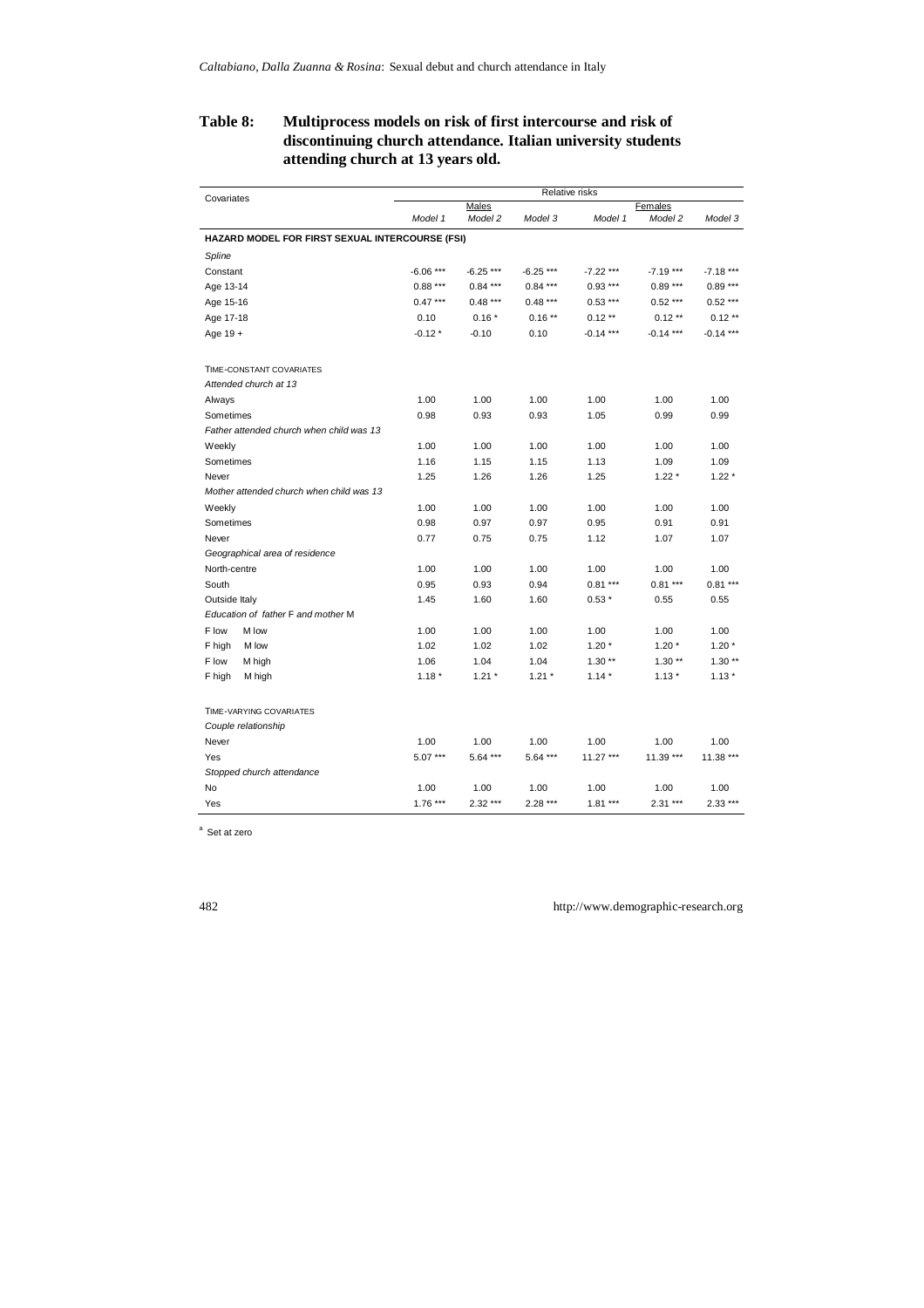## **Table 8: (Continued)**

|                    |                                                        | Relative risks |              |              |            |             |            |
|--------------------|--------------------------------------------------------|----------------|--------------|--------------|------------|-------------|------------|
| Covariates         |                                                        |                | Males        |              |            | Females     |            |
|                    |                                                        | Model 1        | Model 2      | Model 3      | Model 1    | Model 2     | Model 3    |
|                    | HAZARD MODEL FOR DISCONTINUING CHURCH ATTENDANCE (DCA) |                |              |              |            |             |            |
| Spline             |                                                        |                |              |              |            |             |            |
| Constant           |                                                        | $-4.39***$     | $-10.58$ *** | $-10.98$ *** | $-4.18***$ | $-9.18$ *** | $-9.17***$ |
| Age 13-14          |                                                        | $0.78***$      | $2.27***$    | 2.35 ***     | $0.55***$  | $1.68***$   | $1.67***$  |
| Age 15-17          |                                                        | 0.03           | $0.71***$    | $0.75***$    | $-0.11***$ | $0.37**$    | $0.36**$   |
| Age 18-19          |                                                        | $-0.24$ **     | 0.11         | 0.12         | $-0.05$    | 0.16        | 0.16       |
| Age 20 +           |                                                        | $-0.57***$     | $-0.46**$    | $-0.45**$    | $-0.47***$ | $-0.35**$   | $-0.35**$  |
|                    | TIME-CONSTANT COVARIATES                               |                |              |              |            |             |            |
|                    | Attended church at 13                                  |                |              |              |            |             |            |
| Always             |                                                        | 1.00           | 1.00         | 1.00         | 1.00       | 1.00        | 1.00       |
| Sometimes          |                                                        | $2.05***$      | $9.81***$    | $10.41***$   | $1.98***$  | $8.47***$   | $8.39***$  |
|                    | Father attended church when child was 13               |                |              |              |            |             |            |
| Weekly             |                                                        | 1.00           | 1.00         | 1.00         | 1.00       | 1.00        | 1.00       |
| Sometimes          |                                                        | $1.56***$      | $3.19***$    | $3.24***$    | $1.43***$  | $2.31***$   | $2.29***$  |
| Never              |                                                        | $1.82***$      | $6.05***$    | 5.88 ***     | $1.59***$  | $2.88***$   | $2.77***$  |
|                    | Mother attended church when child was 13               |                |              |              |            |             |            |
| Weekly             |                                                        | 1.00           | 1.00         | 1.00         | 1.00       | 1.00        | 1.00       |
| Sometimes          |                                                        | $1.25***$      | $1.84***$    | 1.77         | $1.74***$  | $3.57***$   | $3.34***$  |
| Never              |                                                        | $1.47**$       | $2.61*$      | 2.38         | $1.90***$  | 5.59 ***    | 4.91       |
|                    | Geographical area of residence                         |                |              |              |            |             |            |
| North-centre       |                                                        | 1.00           | 1.00         | 1.00         | 1.00       | 1.00        | 1.00       |
| South              |                                                        | $1.25***$      | $2.54***$    | $2.64***$    | $0.88**$   | 0.80        | 0.81       |
| Outside Italy      |                                                        | 0.86           | 0.46         | 0.44         | 1.01       | 0.83        | 0.79       |
|                    | Education of father F and mother M                     |                |              |              |            |             |            |
| F low              | M low                                                  | 1.00           | 1.00         | 1.00         | 1.00       | 1.00        | 1.00       |
| F high             | M low                                                  | 0.99           | 0.87         | 0.88         | 0.93       | 0.96        | 0.94       |
| F low              | M high                                                 | 0.96           | 0.96         | 0.94         | 0.98       | 1.00        | 1.00       |
| F high             | M high                                                 | 1.13           | 1.32         | 1.34         | 1.09       | 1.32        | 1.29       |
|                    | TIME-VARYING COVARIATES                                |                |              |              |            |             |            |
|                    | Couple relationship                                    |                |              |              |            |             |            |
| Never              |                                                        | 1.00           | 1.00         | 1.00         | 1.00       | 1.00        | 1.00       |
| Yes                |                                                        | $1.19**$       | $1.46*$      | $1.48**$     | $1.51***$  | $1.90***$   | $1.90***$  |
| Sexual intercourse |                                                        |                |              |              |            |             |            |
| Never              |                                                        | 1.00           | 1.00         | 1.00         | 1.00       | 1.00        | 1.00       |
| Yes                |                                                        | $1.64***$      | $3.93***$    | $3.97***$    | $1.79***$  | $3.89***$   | $3.95***$  |

a Set at zero